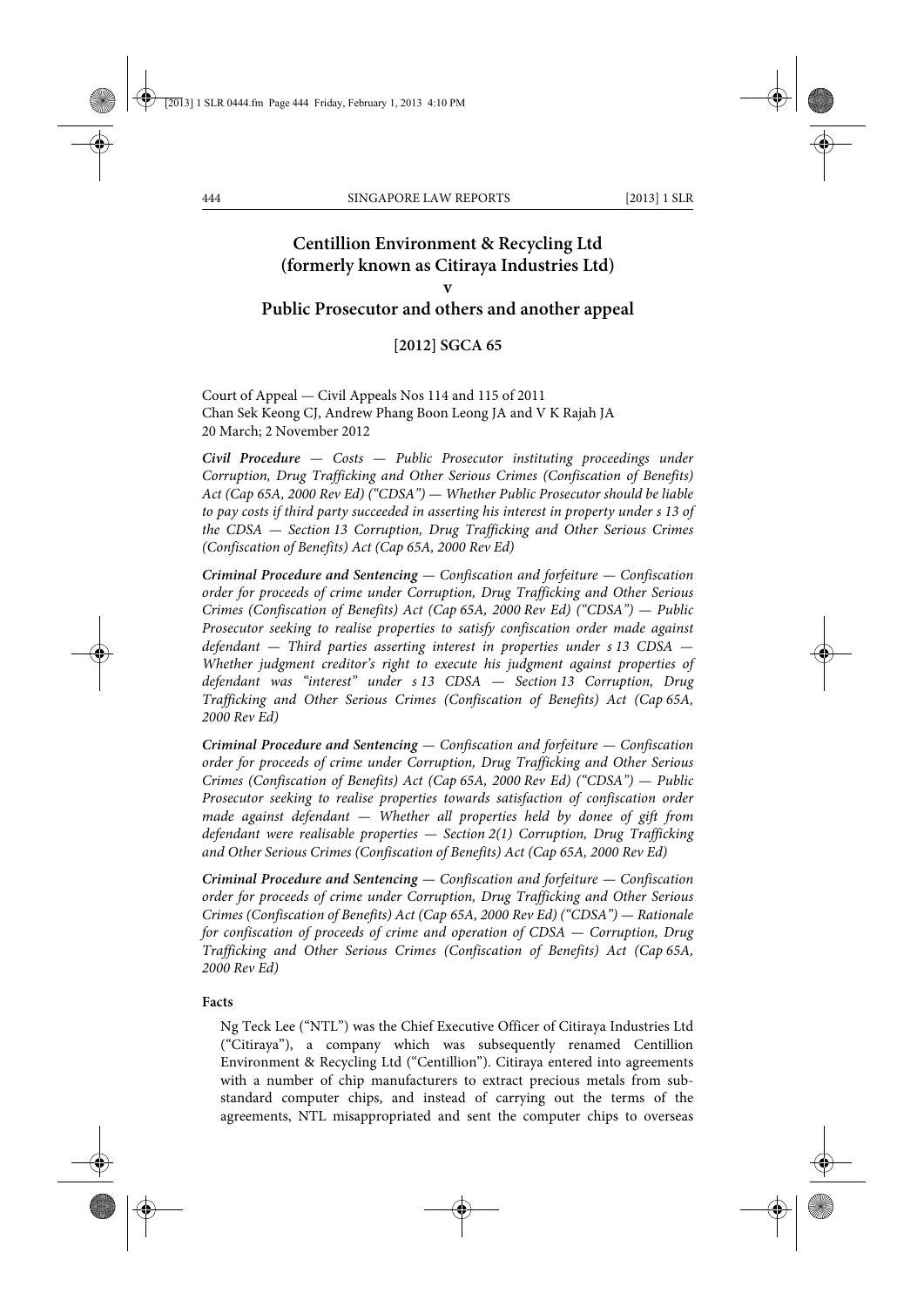syndicates for repackaging and sale as standard products. Between April 2003 and November 2004, numerous shipments of the computer chips were diverted

and sold for a total sum of US\$51,196,938.52 ("the Illegal Proceeds"), and the money was credited into bank accounts held by a company known as Pan Asset International ("Pan Asset"). Gan Chin Chin ("Gan"), the Chief Financial Officer of Citiraya, assisted NTL in his scheme and held all the shares in Pan Asset as NTL's nominee. The scheme was uncovered at the end of 2004 when the Corrupt Practices Investigation Bureau ("CPIB") commenced investigations against NTL for, *inter alia*, criminal breach of trust as a servant under s 408 of the Penal Code (Cap 224, 2008 Rev Ed). NTL left Singapore in January 2005 and his whereabouts remained unknown.

NTL was deemed to have been convicted of a serious offence under s 26(1) of the Corruption, Drug Trafficking and Other Serious Crimes (Confiscation of Benefits) Act (Cap 65A, 2000 Rev Ed) ("CDSA"), and the Public Prosecutor ("the PP") subsequently commenced proceedings against NTL for a confiscation order under s 5 of the CDSA for US\$51,196,938.52, being the value of benefits known to have been derived by him from criminal conduct ("the Confiscation Order"). The PP also sought an order for a list of properties identified as realisable properties to be realised and the proceeds applied towards the satisfaction of the Confiscation Order. The list consisted of properties held in the names of NTL, his wife Thor Chwee Hwa ("TCH") and other third parties. Centillion then filed a suit against NTL for breach of fiduciary duties to the company as a director and subsequently obtained a default judgment against NTL for the sum of \$51,196,938.52, the value of the computer chips misappropriated by NTL.

Centillion and one Ung Yoke Hooi ("UYH") applied to intervene in the PP's application for the Confiscation Order, asserting an "interest" under s 13 of the CDSA in various assets that the PP had sought to realise. The Judge made a provisional Confiscation Order and proceeded to hear the third party applications. The Judge held that the PP was not entitled to realise all properties held in TCH's name as there was no evidence that the properties were acquired with gifts from NTL or derived from the Illegal Proceeds. Properties held by a company Ventures Trusts Pte Ltd ("Ventures Trust") were also not realisable as the PP had only adduced hearsay evidence to prove NTL's beneficial ownership. In relation to Centillion's application, the Judge found that Centillion was entitled to assert a constructive trust over various properties that could be traced to the Illegal Proceeds and could recover these properties; a number of properties held in the names of Ventures Trust and Gan were not traceable and thus not held on constructive trust for Centillion. Centillion did not, however, have an "interest" under s 13 of the CDSA in NTL's residual properties not subject to a constructive trust ("the Executable Properties") by virtue of its unexecuted judgment against NTL. The Judge also held that the five bank accounts held in UYH's name, which the PP had listed as realisable properties, were not realisable as the monies in the accounts represented the balance of \$2m received by UYH as part payment for the sale by UYH to NTL of 40% of UYH's shareholding in a Malaysian company Citiraya Teknologi Sdn Bhd ("CTSB"), which was 60% owned by Citiraya. UYH was thus entitled to retain the monies. Costs were ordered against the PP with respect to UYH's successful application and Centillion's partially successful application.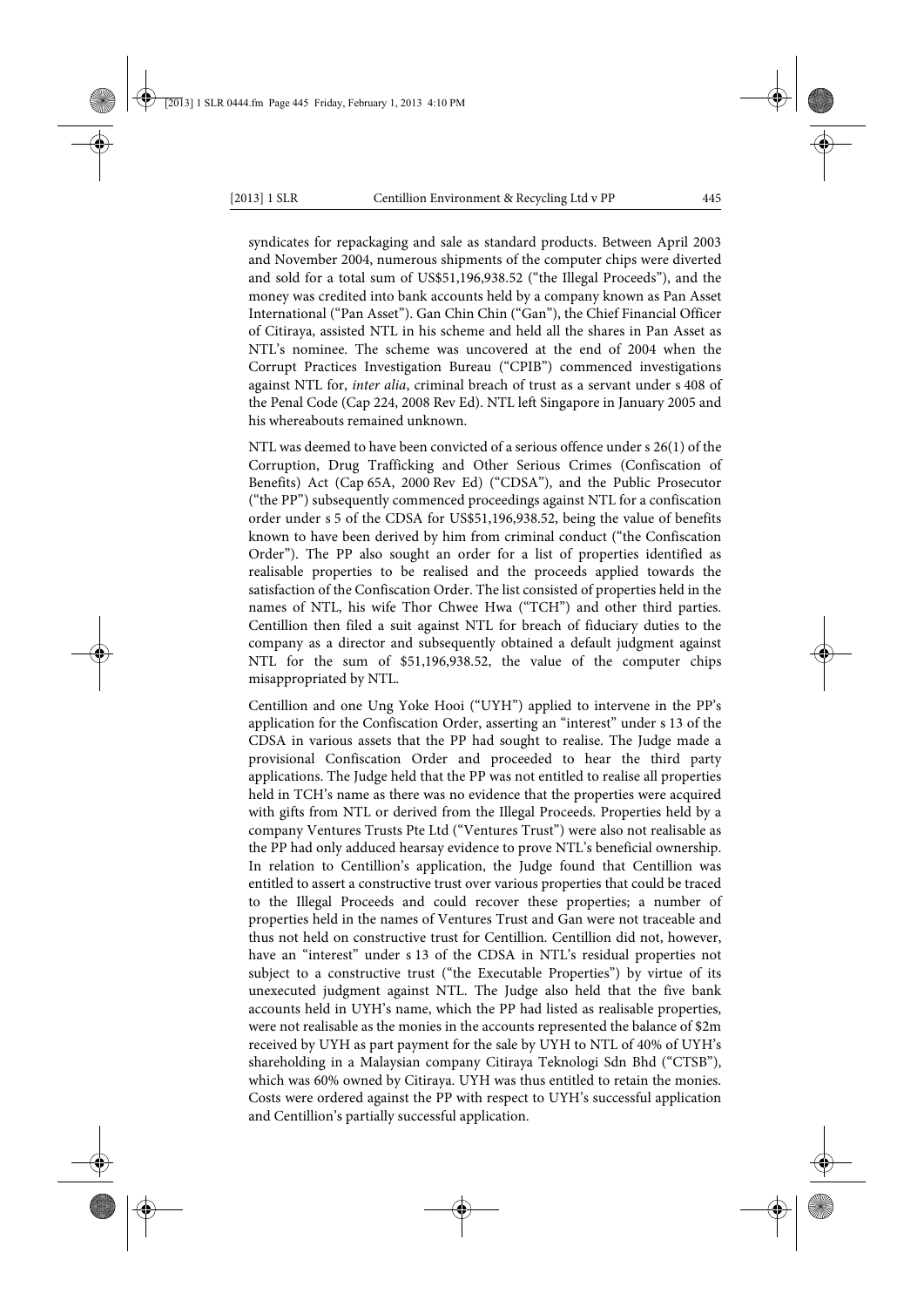Centillion appealed the Judge's decision that the right to execute its judgment over NTL's property was not an "interest" under s 13 of the CDSA and that properties held by Gan and Ventures Trust were not traceable to the Illegal Proceeds. Centillion also asserted a claim to the monies held in two of UYH's bank accounts as they were purportedly traceable to the Illegal Proceeds. The PP appealed the Judge's holding that the properties held in TCH's name were not realisable and the finding that there was a valid agreement between UYH and NTL for the sale of UYH's CTSB shares. The PP also argued on appeal that costs should not have been awarded against him.

#### **Held, allowing Centillion's and the PP's appeals partially:**

(1) The overarching rationale of statutes dealing with the confiscation of benefits of criminal conduct was to give effect to the policy that crime did not pay and to prevent criminals and their associates from enjoying the benefits of their crimes. Under the CDSA, the defendant would be ordered to pay a sum equivalent in value to the benefits derived from his criminal conduct and the means adopted was value-based rather than property-based. Part III of the CDSA also addressed the enforcement of the confiscation order through the appropriation or realisation of specific assets of the defendant towards payment of the order. The courts had to recognise at the enforcement stage that the purpose of attaching assets was to strip wrongdoers of their ill-gotten gains, and not to deprive innocent third parties of their legitimate proprietary rights. The ostensibly draconian reach of a confiscation order did not and could not logically extend to someone who had not knowingly benefited financially from the defendant's criminal activities: at [24] to [26].

(2) The intended purpose of s 13 of the CDSA was to balance the efficacy of the enforcement of the confiscation order and the interests of third parties, and was an express mechanism to protect the interests of innocent third parties who had acquired an interest in the realisable assets. A third party could intervene to assert his "interest", and the burden of proof was on him to satisfy the court that (a) he had not been in any way involved in the defendant's criminal conduct, and (b) he had acquired the interest (i) for sufficient consideration, and (ii) without knowing, and in circumstances such as not to arouse a reasonable suspicion, that the property was, at the time he had acquired it, involved in or derived from criminal conduct: at [27], [28] and [36].

(3) Realisable property was defined in s 2(1) of the CDSA as any property held by the defendant and any property held by a person to whom the defendant had made a gift caught by the CDSA. Section 12(8) of the CDSA provided that certain gifts were "caught" by the CDSA, *ie*, any gifts that had been made within the six-year period preceding the making of the confiscation order or the date of institution of criminal proceedings (as the case might be) and gifts that had been made at any time that were traceable to the defendant's ill-gotten gains. This was read together with the definition of "realisable property" in s 2 of the CDSA to determine the scope of realisable property *vis-à-vis* the donee and operated to prevent the dissipation of value by the defendant through gifts made to his associates. As the confiscation order was made on 10 June 2008, the six-year period stretched back to 10 June 2002: at [29], [31] and [34].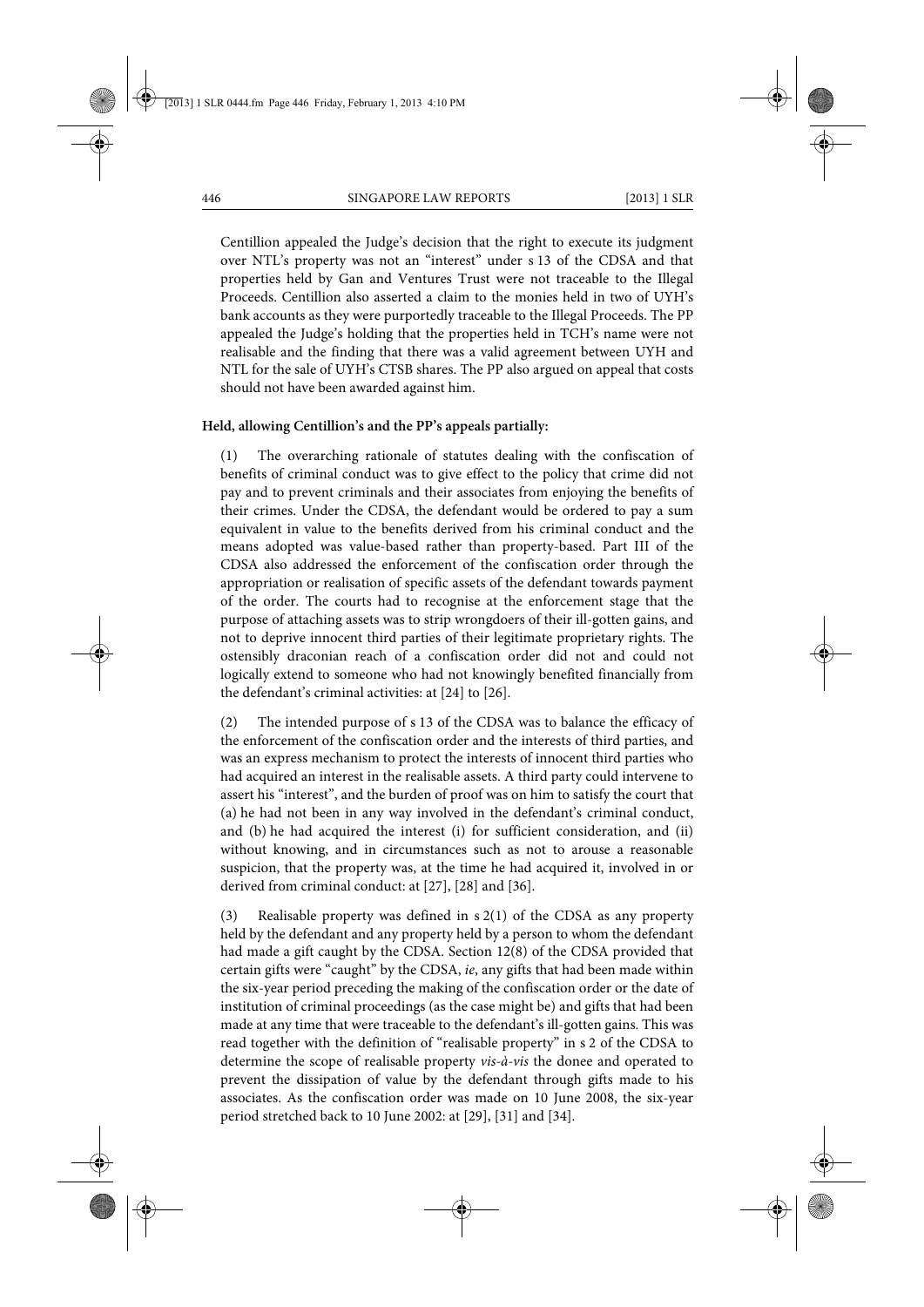(4) The right to execute a judgment against the entirety of a judgment debtor's assets was only a right *in personam* that did not, without more, give the judgment creditor a proprietary interest in any assets of the debtor. Centillion's unsatisfied judgment debt did not give Centillion an "interest" under s 13 in the Executable Properties. A judgment creditor could not satisfy the requirements of s 13(2) as he had not "acquired" any interest in the properties of the judgment debtor: at [43], [44] and [46].

(5) Under s 2(1)(*b*) of the CDSA, "realisable property" was defined as "any property held by a person to whom the defendant [had], directly or indirectly, made a gift caught by this Act". Once a defendant had made a gift to a third party under s 12(8), *ie*, "a gift caught by [the] Act" as defined therein, it operated as a trigger such that all property held by the third party, whenever he acquired it, was realisable property. The evidence showed that NTL had made transfers of monies to TCH between 2003 and 2004, and by operation of the presumption of advancement, these sums were treated as gifts to TCH unless proven otherwise. Accordingly, all properties held in the name of TCH were realisable properties: at [49] to [51].

(6) Although the PP argued that the Judge had erred in finding that there was an agreement between UYH and NTL for the sale of UYH's 40% shareholding of CTSB, UYH's explanation of the circumstances of the agreement was not improbable. The PP had not produced a convincing argument why a finding of fact by the Judge should be overturned: at [53] to [55].

(7) Centillion's claim to the monies in two of UYH's bank accounts also failed as it had not demonstrated that UYH was not a *bona fide* purchaser of the property derived from the Illegal Proceeds: at [57].

(8) The properties held in Gan's name were traceable to the Illegal Proceeds and were held on constructive trust for Centillion: at [62].

(9) Order 89A r 2 of the Rules of Court (Cap 322, R 5, 2006 Rev Ed), which stated that a "supporting affidavit may contain statements of information or belief with the sources and grounds thereof", permitted a party to rely on hearsay evidence in an application for a confiscation order, and the Judge was wrong to apply the hearsay rule when there was no real dispute between the parties on the beneficial ownership of the Ventures Trust properties. The Ventures Trust properties were thus realisable as they were held on trust for NTL. As the PP conceded that the Ventures Trust properties were traceable to the Illegal Proceeds, they were also held on constructive trust for Centillion: at [65] to [67].

(10) Although confiscation proceedings under the CDSA were civil proceedings and the determination of costs *prima facie* fell underO 59 of the Rules of Court, they were different from ordinary civil proceedings because they were initiated by the PP under the CDSA for a public purpose and in the public interest. As the PP was required by the CDSA to take the necessary proceedings to confiscate the proceeds of crime of any defendant, he was carrying out a function in the public interest and the ordinary rule underO 59 that costs followed the event did not apply to confiscation proceedings under the CDSA. The fairer and more efficient rule on costs was that each party should pay his own costs: at [71] and [72].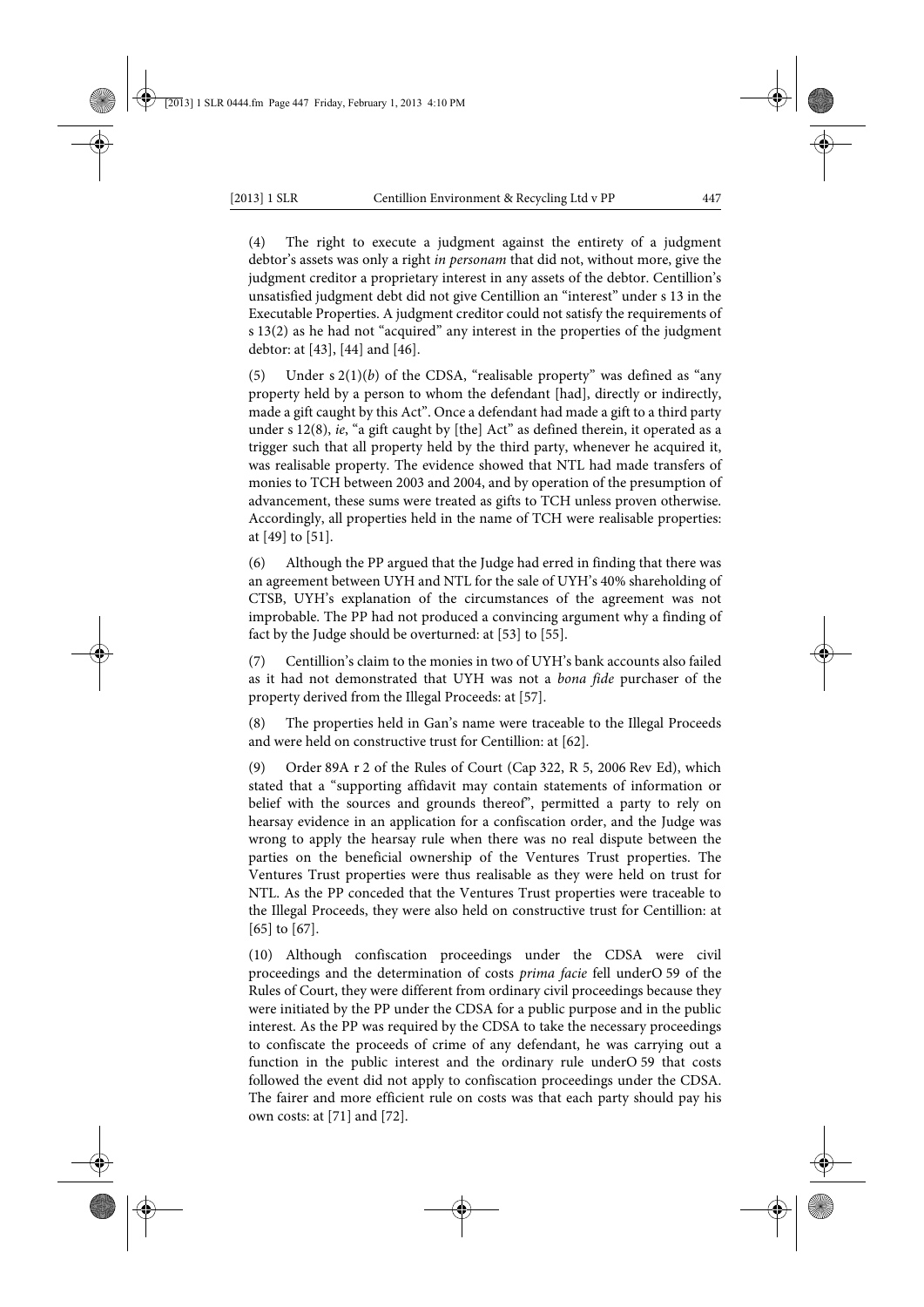[Observation: While any property held by the donee of a "gift caught by [the Act" might potentially be realised, no more than the value of the gift could go towards the satisfaction of the confiscation order under s 21(3) of the CDSA. The English courts had also held, in relation to competing claims for the enforcement of confiscation orders and the making of ancillary orders under matrimonial proceedings, that the court might exercise its discretion to determine which claim should take priority. Section 19(6) of the CDSA implied that the High Court might, in the exercise of its discretion, refuse to empower the Public Trustee to sell the matrimonial home where there were other assets of sufficient value to satisfy the value of gifts to a spouse: at [51] and [53].]

#### **Case(s) referred to**

*ABSA Bank Ltd v Trent Gore Fraser* Case No 386/05 (refd)

*AG for Hong Kong v Charles Warwick Reid* [1994] 1 AC 324 (refd)

*Baxendale-Walker v Law Society* [2008] 1 WLR 426 (refd)

*Crown Prosecution Service v Richards* [2006] EWCA Civ 849 (refd)

*Customs and Excise Commissioners v A* [2003] Fam 55 (refd)

*Director of the Serious Fraud Office v Lexi Holdings plc* [2009] QB 376 (refd)

*Foskett v McKeown* [2001] 1 AC 102 (refd)

*Law Society of Singapore v Top Ten Entertainment Pte Ltd* [2011] 2 SLR 1279 (refd)

*Norris,* Re [2001] 1 WLR 1388 (refd)

*R (Perinpanathan) v City of Westminster Magistrates' Court* [2010] 1 WLR 1508 (refd)

*Thahir Kartika Ratna v PT Pertambangan Minyak dan Gas Bumi Negara (Pertamina)* [1994] 3 SLR(R) 312; [1994] 3 SLR 257 (refd)

*Trent Gore Fraser v ABSA Bank Ltd* Case No CCT 66/05 (refd)

*Webber v Webber* [2006] EWHC 2893 (Fam) (refd)

#### **Legislation referred to**

Corruption (Confiscation of Benefits) Act 1989 (Act 16 of 1989)

Corruption, Drug Trafficking and Other Serious Crimes (Confiscation of Benefits) Act (Cap 65A, 2000 Rev Ed) ss 2, 12(8), 13, 21(3) (consd); ss 2(1), 4, 5, 10(2), 12(9), 13(2), 17, 18, 19, 20, 19(6), 26(1), 26(3)

Drug Trafficking (Confiscation of Benefits) Act 1992 (Act 29 of 1992) s 9

Penal Code (Cap 224, 2008 Rev Ed) s 408

Rules of Court (Cap 322, R 5, 2006 Rev Ed) O 59 r 3(2), O 89A r 2 (consd); O 59, O 89A r 2(4)

Drug Trafficking Offences Act 1986 (c 32) (UK)

Prevention of Organised Crime Act 1998 (Act No 121 of 1998) (South Africa) ss 26(6), 31(1)

Proceeds of Crime Act 2002 (c 29) (UK) s 69(2)(c)

*Ang Cheng Hock SC and Ramesh Kumar s/o Ramasamy (Allen & Gledhill LLP) for the appellant in CA 114/2011 and the first respondent in CA 115/2011; Jeffrey Chan Wah Teck SC, Lee Lit Cheng and Oh Chun Wei Gordon*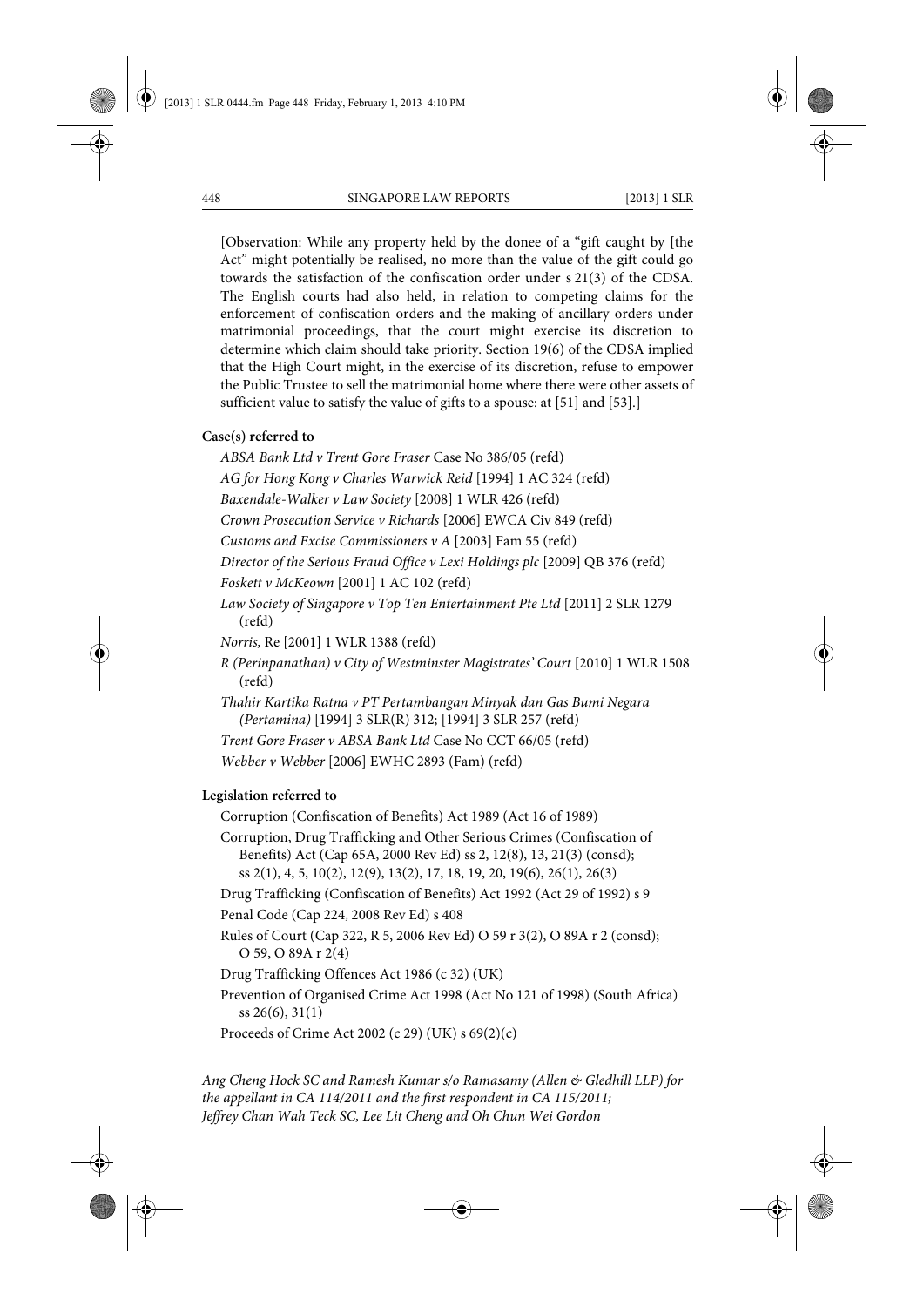*(Attorney-General's Chambers) for the first respondent in CA 114/2011 and the appellant in CA 115/2011;* 

*Nandwani Manoj Prakash, Liew Hwee Tong Eric and Shannon Ong (Gabriel Law Corporation) for the second respondent in CA 114/2011 and the second respondent in CA 115/2011;* 

*Third respondent (in person) in CA 114/2011 absent.*

[Editorial note: The decision from which this appeal arose is reported at [2011] 4 SLR 906.]

2 November 2012 **Judgment reserved.** 

### **Chan Sek Keong CJ (delivering the judgment of the court):**

#### **Introduction**

1 The appeal before this court, *viz*, Civil Appeal No 114 of 2011 ("CA 114/2011") and cross-appeal, *viz*, Civil Appeal No 115 of 2011 ("CA 115/2011"), are appeals against several orders of the High Court Judge ("the Judge") made under the Corruption, Drug Trafficking and Other Serious Crimes (Confiscation of Benefits) Act (Cap 65A, 2000 Rev Ed) ("CDSA"), in *PP v Ng Teck Lee* [2011] 4 SLR 906 ("the Judgment").

#### **Background**

2 The appellant in CA 114/2011 is Centillion Environment & Recycling Ltd ("Centillion"), formerly known as Citiraya Industries Ltd ("Citiraya"), a company whose shares were publicly listed on the Singapore Stock Exchange. The respondents in CA 114/2011 are the Public Prosecutor ("PP"), one Ung Yoke Hooi ("UYH") and one Ng Teck Lee ("NTL").

3 The appellant in CA 115/2011 is the PP and the respondents are Centillion and UYH. These parties are rival claimants to the properties set out in the PP's List of Realisable Assets at Appendix A to the Judgment ("PP's List of Realisable Assets"), although NTL did not appear in the proceedings here and below to present his claims. As stated by the Judge at [2] of the Judgment:

In essence, this case concerned an application by the [PP] for the confiscation of the benefits derived by [NTL] from his criminal conduct and the realisation of property to satisfy the confiscation order. …

4 NTL was Citiraya's Chief Executive Officer and President. Citiraya, which was engaged in the business of recovering precious metals from substandard computer chips ("electronic scrap"), entered into agreements with a number of chip manufacturers which required Citiraya to return to them the precious metals extracted from the electronic scrap consigned to it by the chip manufacturers. Instead of carrying out the terms of the agreements, NTL misappropriated and sent the electronic scrap to syndicates in Taiwan and Hong Kong for repackaging and sale as standard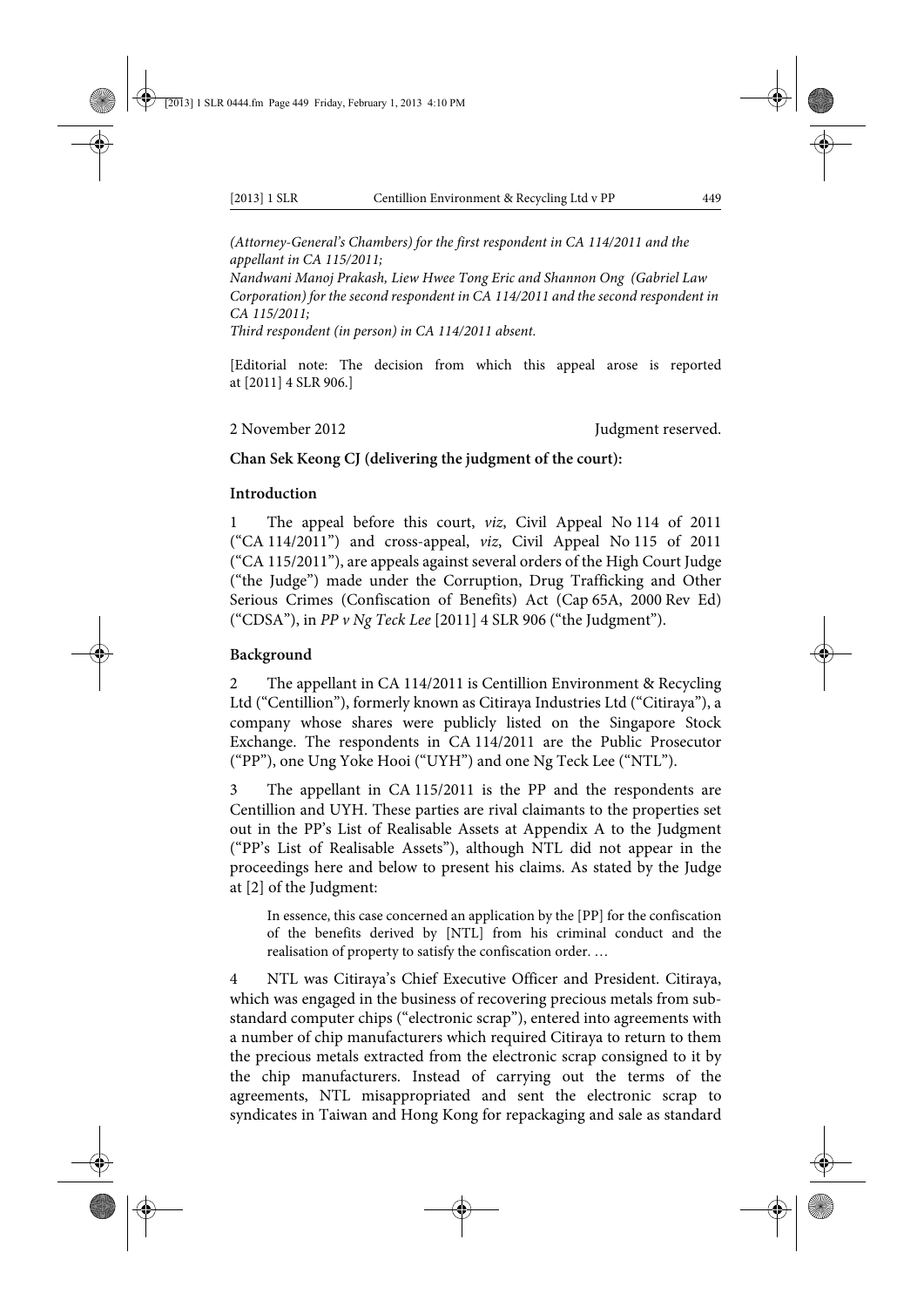products. NTL was assisted in this scam by one Gan Chin Chin ("Gan"), the Chief Financial Officer of Citiraya and NTL's personal financial advisor. The electronic scrap was sold under the names of a number of business entities, *ie*, Neat World Trading, Pan Asset International ("Pan Asset"), Multi Comm Parts & Trading, Compunet Trading, DCP Corporation Singapore Pte Ltd, Poly Create Limited and Rich Nature Limited ("Rich Nature"). Pan Asset was a British Virgin Islands company whose sole shareholder was Gan as NTL's nominee.

5 Between April 2003 and November 2004, NTL diverted 62 shipments of electronic scrap which he sold to overseas syndicates for a total sum of US\$51,196,938.52 ("the Illegal Proceeds"). Under NTL's instructions, Gan credited the Illegal Proceeds to three bank accounts: US\$24,897,394.43 into Pan Asset's Credit Suisse Hong Kong account, US\$20,349,608.09 into Pan Asset's UBS Hong Kong account (collectively, "the Pan Asset's Accounts") and US\$5,949,936.00 into NTL's personal or Rich Nature's Credit Suisse Hong Kong account. NTL's misdeeds were uncovered at the end of 2004 when the Corrupt Practices Investigation Bureau ("CPIB") commenced investigations against him for, *inter alia*, criminal breach of trust as a servant under s 408 of the Penal Code (Cap 224, 2008 Rev Ed), which came within the definition of a "serious offence" under the Second Schedule to the CDSA. NTL was not charged or prosecuted for any serious offence as he had left Singapore on 19 January 2005 and his whereabouts remain unknown to date.

6 Following NTL's departure from Singapore, various efforts were made to locate him, including: (a) an immigration stop-list issued on 24 January 2005, (b) a Police Gazette issued on 15 February 2005, (c) a Singapore Warrant of Arrest issued on 24 February 2005, and (d) an International Warrant of Arrest issued through Interpol on 8 April 2005; but despite these measures, his whereabouts (and the whereabouts of his wife, Thor Chwee Hwa ("TCH")) remain unknown. In the circumstances, NTL was deemed under s 26(3) of the CDSA to have absconded in connection with two counts under s 408 of the Penal Code (*ie*, each being a serious offence), and he was therefore also deemed under s 26(1) to be convicted of a serious offence.

7 The PP commenced proceedings on 10 June 2008 in Originating Summons No 785 of 2008 ("OS 785/2008") for:

(a) a confiscation order against NTL under s 5 of the CDSA for US\$51,196,938.52 being the value of benefits known to be derived by him from criminal conduct ("the Confiscation Order");

(b) a certificate under s 10(2) of the CDSA that the amount to be recovered under the confiscation order be assessed at S\$28,832,725.14 and US\$1,008.66;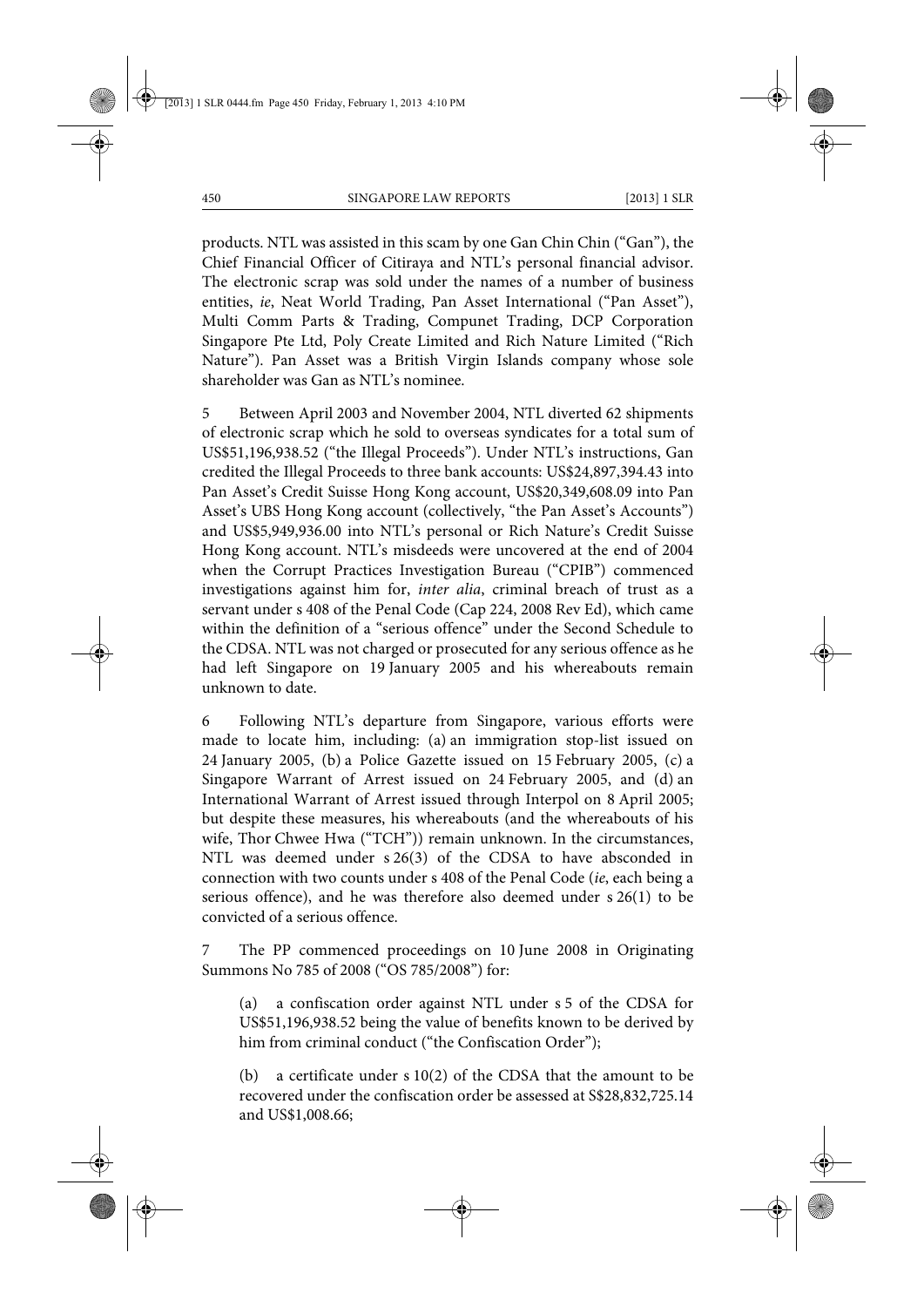(c) an order that NTL pay S\$28,832,725.14 and US\$1,008.66 to the State;

(d) an order that properties identified as realisable properties be realised and applied on NTL's behalf towards the satisfaction of the confiscation order; and

(e) an order that the PP be at liberty to apply for supplementary confiscation and realisation orders.

For the purpose of item (d) above, the PP produced a list of 28 classes/items of properties as set out in the PP's List of Realisable Assets, which itemised 28 classes/items of properties held in the name of NTL or TCH and in various other names but held in trust or for the account of NTL. The total value of the PP's List of Realisable Assets was then assessed at S\$28,832,725.14 and US\$1,008.66.

8 On 11 July 2008, Centillion filed Suit No 484 of 2008 against NTL for breach of fiduciary duties to the company as a director and sought an account of profits and equitable compensation or damages for losses occasioned to the company. Centillion subsequently obtained a default judgment against NTL on 3 November 2008 ("the 2008 Judgment") for payment of S\$51,196,938.52, being the value of the electronic scrap misappropriated by NTL.

9 Centillion also intervened on 11 July 2008 in OS 785/2008 to assert its interests in certain properties contained in the PP's List of Realisable Assets. On 21 October 2008, UYH and Thor Beng Huat ("TBH"), the brother of TCH, also intervened to assert their respective interests in other properties listed in the PP's List of Realisable Assets. Both NTL and TCH did not appear, and were not represented, in the proceedings. The Judge made a provisional Confiscation Order under s 5 of the CDSA against NTL for the value of the Illegal Proceeds on 4 May 2009 without prejudice to the claims of Centillion, UYH and TBH to the properties listed in the PP's List of Realisable Assets.

10 Centillion then applied for discovery against the PP for evidence on the movement of funds from Hong Kong to Singapore and sought an order of court that the PP produce all the documents that could enable Centillion to establish the links between the Pan Asset's Accounts in Hong Kong and the Singapore properties (contained in the PP's List of Realisable Assets). The PP objected to the discovery application on the ground that it was too extensive and that CPIB's policy was only to allow a party access to documents that had been seized from that party in the course of investigations.

11 Centillion and the PP subsequently reached a compromise whereby the PP would produce the evidence in the form of an affidavit to be filed by a CPIB officer listing the properties in the PP's List of Realisable Assets that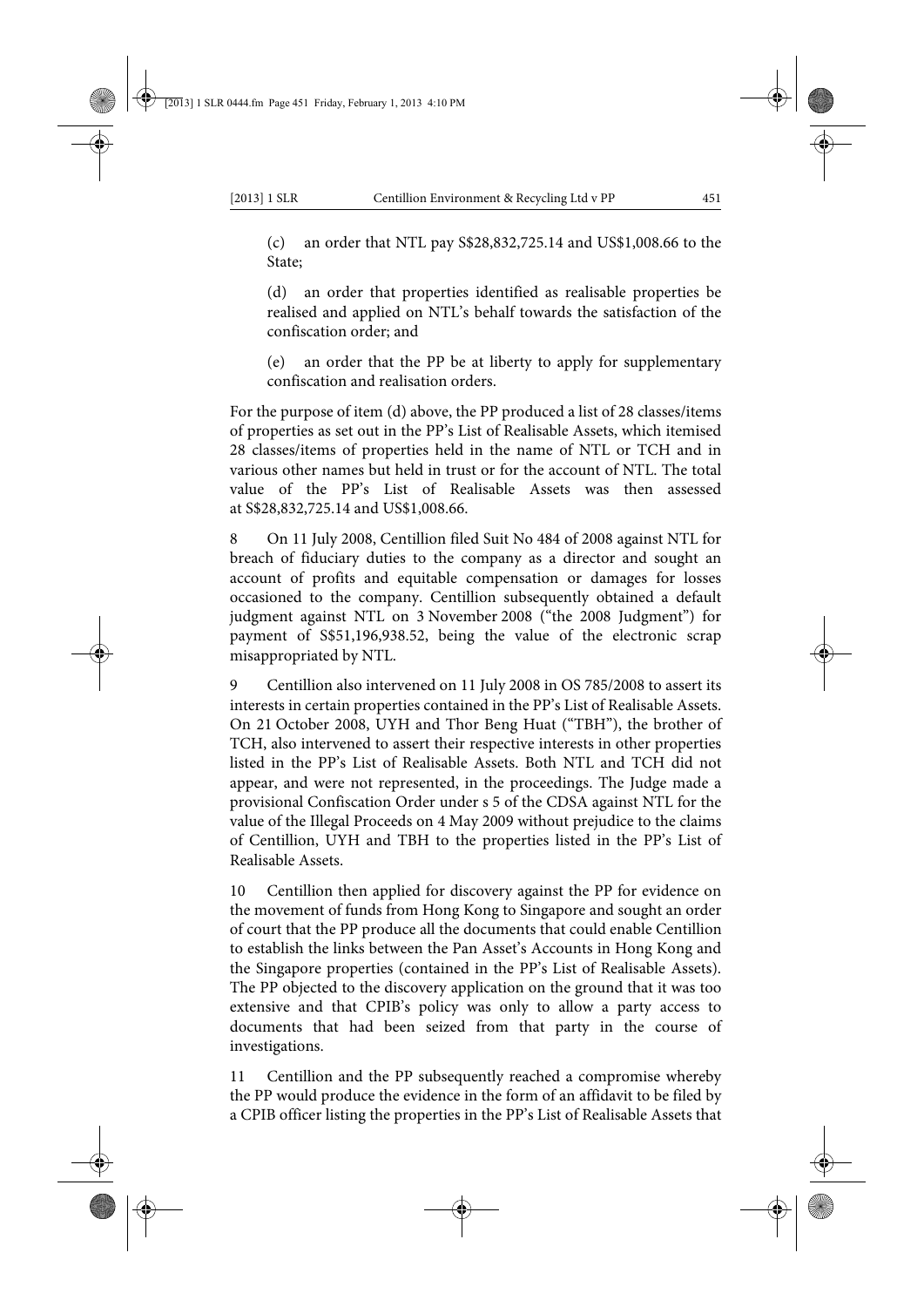were directly traceable to the Illegal Proceeds ("the Traceable Properties"). On 12 July 2010, CPIB Principal Special Investigator, Tok Thiam Soon Frederick, filed the said affidavit ("Tok's Affidavit"), whereupon Centillion withdrew its discovery application. The Judge heard oral evidence from witnesses and made his orders on each party's application on 26 August 2011.

### **The Judge's findings in OS 785/2008**

### *The Judge's findings on the PP's application*

12 The Judge held at [33] of the Judgment that the PP, in order to claim the 28 classes/items of properties listed in the PP's List of Realisable Assets, had to show that they were in law or in fact realisable properties as defined in s 2(1) of the CDSA, *ie*, they were (a) properties held by NTL; or (b) properties held by a person to whom NTL had "made a gift caught by [the CDSA]". Properties in category (a) would include (i) properties held in NTL's name, and (ii) properties that were held on trust for NTL. On this basis, the Judge held at [34] of the Judgment that only the properties listed in Appendix B to the Judgment were realisable properties as defined in s 2(1) of the CDSA ("the Ordered List of Realisable Assets"). The Traceable Properties (see [11] above) listed in the PP's List of Realisable Assets were also excluded from the Ordered List of Realisable Assets.

13 The Judge further excluded properties held in the name of TCH (set out in Annex A to this court's judgment ("Annex A")) – either solely or jointly with NTL or other third parties – from the Ordered List of Realisable Assets as the Judge found that the PP had failed to produce sufficient evidence to show that the properties were either acquired with gifts made by NTL within the period of six years prior to 10 June 2008 (*ie*, the date of the PP's application for the Confiscation Order) or that they were derived from the Illegal Proceeds, under s 12(8) of the CDSA (at [40] of the Judgment).

14 The Judge also excluded various properties held by a company called Ventures Trust Pte Ltd ("Ventures Trust") from the Ordered List of Realisable Assets on the ground that the evidence adduced by the PP to establish that the Ventures Trust properties were held on trust for NTL was hearsay evidence (at [41] of the Judgment).

# *The Judge's findings on UYH's application*

15 UYH had five bank accounts in his name. As at 9 January 2009, the credit amount in these accounts totalling S\$671,832.66 were as follows: (a) Standard Chartered Bank ("SCB") Account – S\$291,108.28; (b) SCB Investment Account – S\$188,691.04 (collectively, "the two SCB Accounts"); (c) DBS account – S\$73,730.65; (d) DBS account – S\$18,302.69; and (e) DBS account – S\$100,000.00 (collectively, "the three DBS Accounts").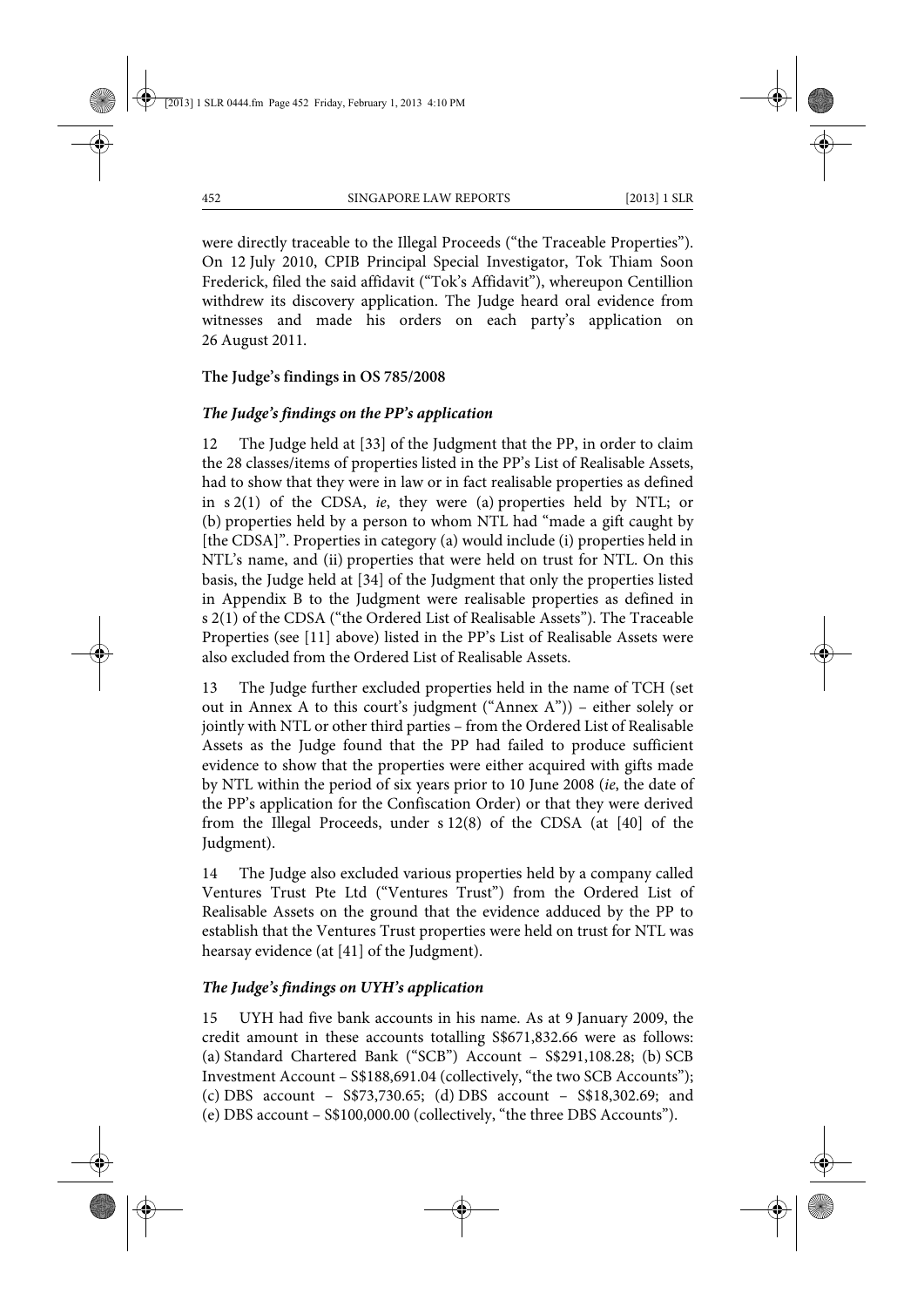16 The Judge found on the evidence that the monies in these accounts were the balance of S\$2m received by UYH as part payment for sale to NTL of UYH's 40% shareholdings in Citiraya Teknologi Sdn Bhd ("CTSB"), of which Citiraya was a 60% shareholder. Accordingly, he held that the sums totalling S\$671,832.66 were not realisable properties and that UYH was entitled to retain them.

### *The Judge's findings on Centillion's application*

17 Centillion's application was based on two grounds: (a) it was a judgment creditor under the 2008 Judgment and was therefore entitled to execute on all residual properties which belonged to NTL and were not traceable to the Illegal Proceeds ("the Executable Properties", set out in Annex B to this court's judgment ("Annex B")), ("ground (a)"); and (b) it was a beneficiary under constructive trusts in relation to properties traceable to the Illegal Proceeds ("ground (b)"). It was argued that Centillion accordingly held an "interest" in these properties under s 13 of the CDSA. On ground (a), the Judge held that an unexecuted judgment was not an interest in relation to property as defined under s 2 of the CDSA. At [50] of the Judgment, the Judge explained:

When s 2 of the CDSA defines 'interest' to include 'any right', it uses the words '"interest" … in relation to property'. The 'right' referred to must be a right relating to the property in dispute. In a situation where an application for a realisation order is made in respect of specified properties, 'any right' asserted by a third party under s 13 must relate to those specified properties. A general right to take out enforcement proceedings pursuant to a judgment is not a right in any specific property. It can be argued that when enforcement proceedings are commenced with regard to specified properties, the judgment creditor has a potential interest in the properties, and when the right of enforcement is obtained, the judgment creditor would have an actual interest in those properties. However, on these facts Centillion had not taken out any enforcement proceedings in relation to the properties in question, and no explanation was given for that. Could it be that Centillion was not able to take out enforcement proceedings against those properties? As the onus was on Centillion to show that it had an interest in the properties in question, Centillion had not discharged the onus simply by referring to the judgment in its favour against NTL.

18 On ground (b), the Judge held that Centillion could recover the properties listed in Appendix C to the Judgment ("the Constructive Trust Properties") on the ground that it was entitled to assert a constructive trust over these assets. After referring to the decisions in *Attorney-General for Hong Kong v Charles Warwick Reid* [1994] 1 AC 324 and *Thahir Kartika Ratna v PT Pertambangan Minyak dan Gas Bumi Negara (Pertamina)* [1994] 3 SLR(R) 312 as authority for the principle that a principal was entitled to assert a beneficial interest in a bribe received by an agent or fiduciary on the basis of a constructive trust over the bribe (and property traceable from the bribe), the Judge said at [56] of the Judgment as follows: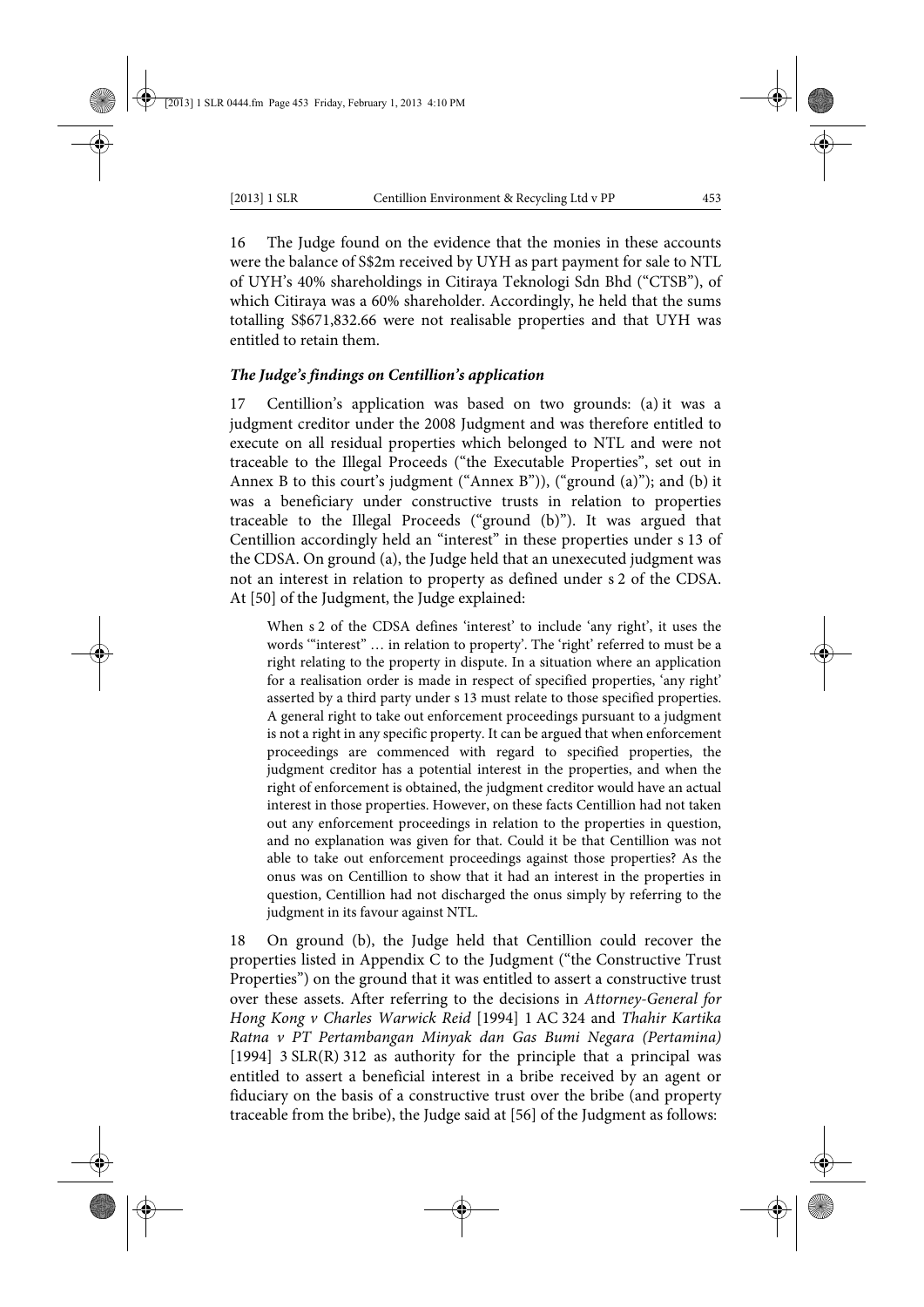*AG v Reid* and *Pertamina* related to a form of trust which does not exist until the bribes are received by a fiduciary in breach of his duties, as contrasted to cases where property is entrusted onto the wrongdoer from the outset, prior to the wrongdoing. The decision of the English Court of Appeal in *J J Harrison (Properties) Ltd v Harrison* [2002] 1 BCLC 162 ('*Harrison*') dealt with a trust of the second form. In that case, a director of a company disposed of the company's property in breach of his fiduciary duties. Chadwick LJ held at [27]:

[27] It follows, also, from the principle that directors who dispose of the company's property in breach of their fiduciary duties are treated as having committed a breach of trust that, a director who is, himself, the recipient of the property holds it upon a trust for the company. He, also, is described as a constructive trustee. But, as Millett LJ explained in *Paragon Finance plc v D B Thakerar & Co* [1999] 1 All ER 400 at 408-409, his trusteeship is different in character from that of the stranger. He falls into the category of persons who, in the words of Millett LJ ([1999] 1 All ER 400 at 408) … "though not strictly trustees, were in an analogous position and who abused the trust and confidence reposed in them to obtain their principal's property for themselves."

This passage applies squarely to NTL. The trust of the type in Harrison conforms to the conventional view on trust, while the bribe-related trusts in *AG v Reid* and *Pertamina* reflect a more recent development in the law of trust. Both forms of trust are recognised in Singapore. Under both types of constructive trust, I found on the basis of Tok's evidence (see [51]–[52] above) that NTL held the properties in the List of Constructive Trust Properties (Appendix C) on trust for Centillion.

#### *The Judge's findings on TBH's application*

19 One of the realisable properties listed in the PP's List of Realisable Assets was TCH's 60% share of a property at 95A Paya Lebar Crescent. Although TBH claimed that TCH held the 60% share on a resulting trust for him, he admitted in his oral evidence that he had intended TCH to have full beneficial ownership of the said property (at [67] of the Judgment). The Judge accordingly dismissed TBH's application. TBH has not appealed against the dismissal of his claim.

#### *Costs orders made by the Judge*

20 The Judge awarded costs against the PP with respect to UYH's successful application and Centillion's partially successful application on the ground that O 59 of the Rules of Court (Cap 322, R 5, 2006 Rev Ed) ("ROC") was applicable to the proceedings, and that the general rule under O 59 r 3(2) was that costs follow the event. Even though the PP was performing a public function in the proceedings, the Judge considered that the exception to the general rule did not apply as the PP had not acted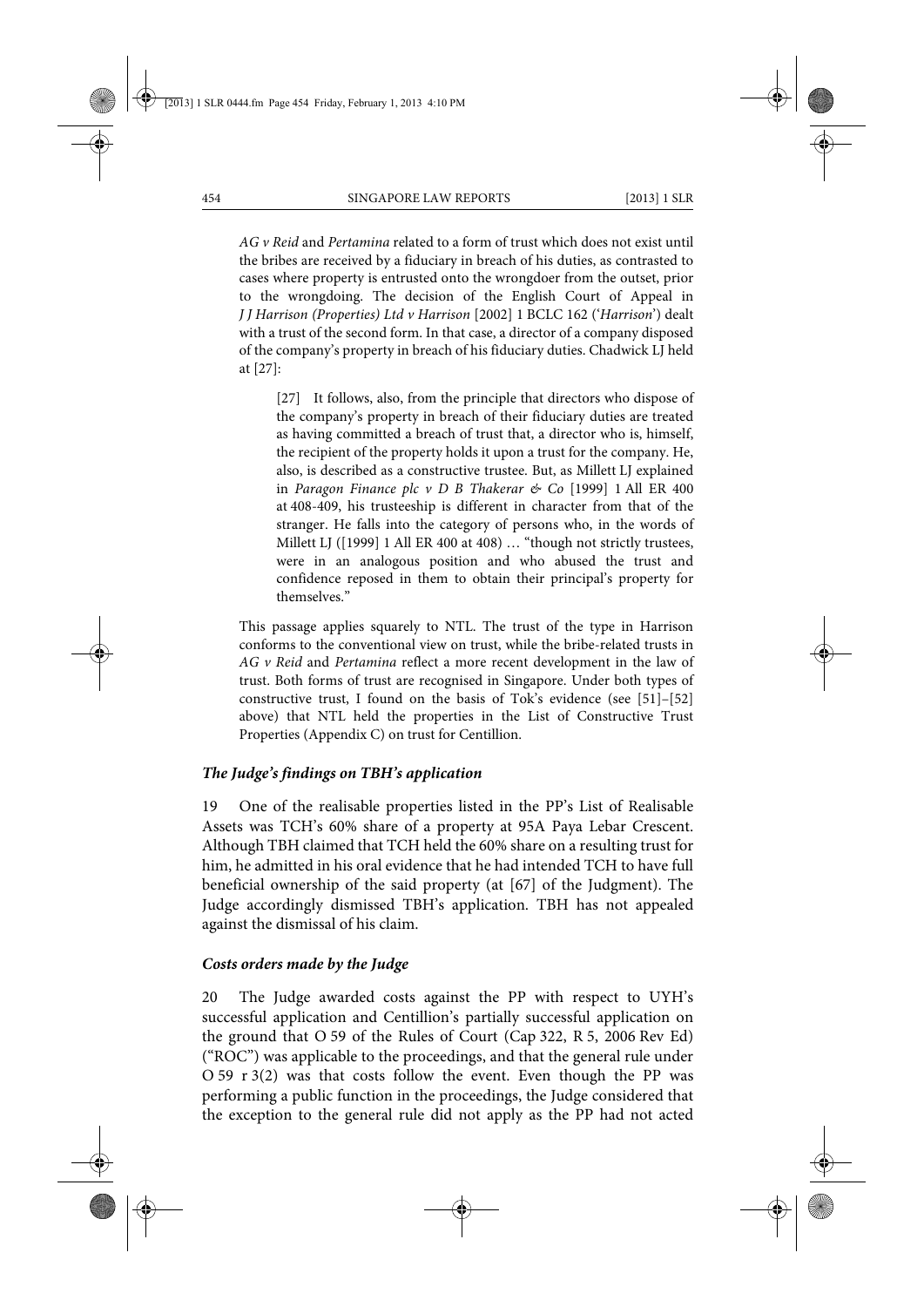reasonably in the manner in which he had dealt with the applications taken out by UYH and Centillion (at [88] of the Judgment).

### **Issues raised in CA 114/2011 and CA 115/2011**

21 The PP raised four issues in CA 115/2011 as follows:

(a) whether properties in TCH's name (*vide* Annex A) were realisable properties;

(b) whether the monies held in UYH's bank accounts were realisable properties;

(c) whether the category of Constructive Trust Properties were realisable properties; and

(d) whether the PP should be held liable to pay the costs of Centillion and UYH in these proceedings.

At the hearing of this appeal, the PP withdrew his appeal with respect to issue (c) above.

22 Centillion raised two issues in CA 114/2011 as follows:

(a) whether its right to execute the unexecuted 2008 Judgment gives it an "interest" in the Executable Properties (*vide* Annex B) under s 13 of the CDSA; and

(b) whether certain properties held under the names of Ventures Trust, Gan and UYH are held on a constructive trust for Centillion as they are traceable to the Illegal Proceeds.

#### **Our decision**

### *The policy and principles of the CDSA*

23 As the issues raised before us call for the application of certain provisions of the CDSA, we shall first discuss the legislative policy of the CDSA and the scope of these provisions, *viz*, s 2 (definition of "realisable property"), s 4 (confiscation orders for benefits derived from drug trafficking offences), s 5 (confiscation orders for benefits derived from criminal conduct amounting to a serious offence), s 13 (protection of the rights of third parties) and s 12(8) ("gifts" that are caught by the CDSA).

24 The CDSA is a consolidation of two precursor provisions, the Corruption (Confiscation of Benefits) Act 1989 (Act 16 of 1989) and the Drug Trafficking (Confiscation of Benefits) Act 1992 (Act 29 of 1992) ("the 1992 Act"), with the extension of the asset confiscation and anti-money laundering regime to cover a general range of serious offences. The overarching rationale of statutes dealing with the confiscation of benefits of criminal conduct is an intuitive one – it gives effect to the policy that crime does not pay and prevents criminals and their associates from enjoying the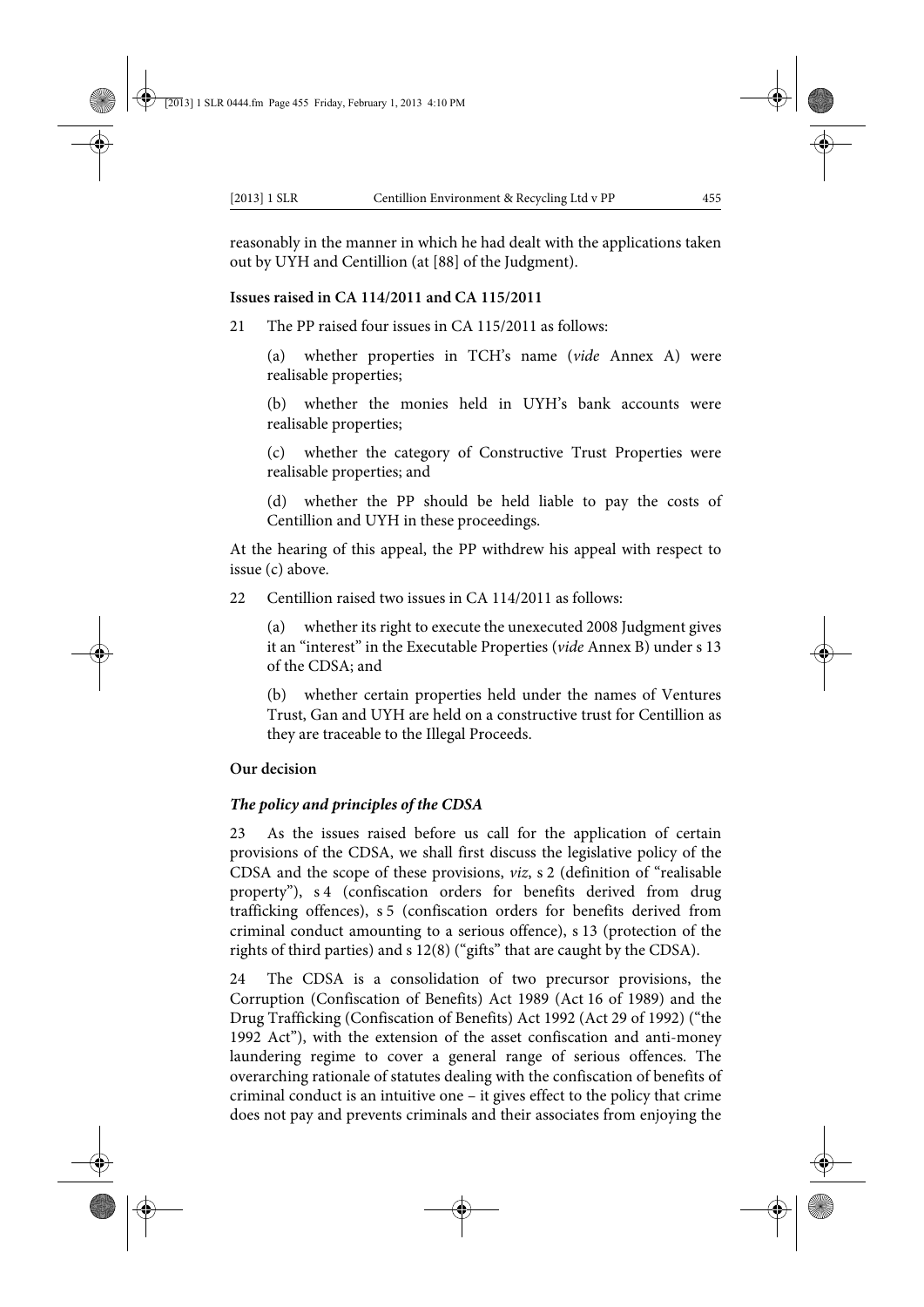benefits of their crimes. As stated by Prof S Jayakumar, the then Minister for Home Affairs, during the second reading of the Drug Trafficking (Confiscation of Benefits) Bill (No 17 of 1992) ("the 1992 Bill"), the aim of confiscation is to "deny drug traffickers the enjoyment of the benefits of their crime by confiscating their assets which are derived from drug trafficking" and to "render drug trafficking an unprofitable venture" (see *Singapore Parliamentary Debates, Official Report* (20 March 1992) vol 59 at cols 1375 and 1379). This aim applies equally to serious offences under the CDSA. The objective may be punitive, deterrent or simply an expression of the visceral objection that offenders should not be allowed to enjoy the fruits of their crime at the expense of society. Hence, a confiscation order under the CDSA is directed at the offender, not innocent third parties.

25 The CDSA regime mirrors the approach in the UK, where "confiscation" is not understood in the conventional sense. The specific fruits of crime are not subject to seizure or forfeiture, but the defendant is ordered to pay a sum equivalent in value to the benefits derived from his criminal conduct under s 4 (for drug trafficking offences) or s 5 (for other serious offences) of the CDSA, as the case may be. In the words of Lord Hobhouse in *In re Norris* [2001] 1 WLR 1388 ("*Norris*") at [12], the term "confiscation orders" is "a misnomer" as the means adopted is value-based rather than property-based and the confiscation order itself operates *in personam*. The confiscation order is made against the offender personally and not against his assets. However, to give effect to a confiscation order, the law must, of course, also address the enforcement of the confiscation order through the appropriation or realisation of specific assets of the defendant towards payment of the order.

26 The relevant provisions of the CDSA for the purpose of enforcement are found in Part III thereof in ss 17, 18, 19 and 20. It is at this stage of enforcement that the law provides, and the courts must recognise, that the purpose of attaching assets is to strip wrongdoers of their ill-gotten gains, and not to deprive innocent third parties of their legitimate proprietary rights. The ostensibly draconian reach of a confiscation order does not and cannot logically extend to someone who has not knowingly benefited financially from the defendant's criminal activities. Again, as observed by Lord Hobhouse (at [16] of *Norris*) in relation to a provision in the Drug Trafficking Offences Act 1986 (c 32) (UK) mandating a receiver to exercise his powers to realise property with a view to allowing an innocent third party "to retain or recover the value of any property held by him":

… This would be implicit even in the absence of an express provision since the confiscation order only applies to the convicted defendant and, indirectly through such defendant, donees caught by the Act. *To apply it so as to confiscate the property of innocent third parties would be not only exorbitant but also outside the purpose of the Act.* … [emphasis added]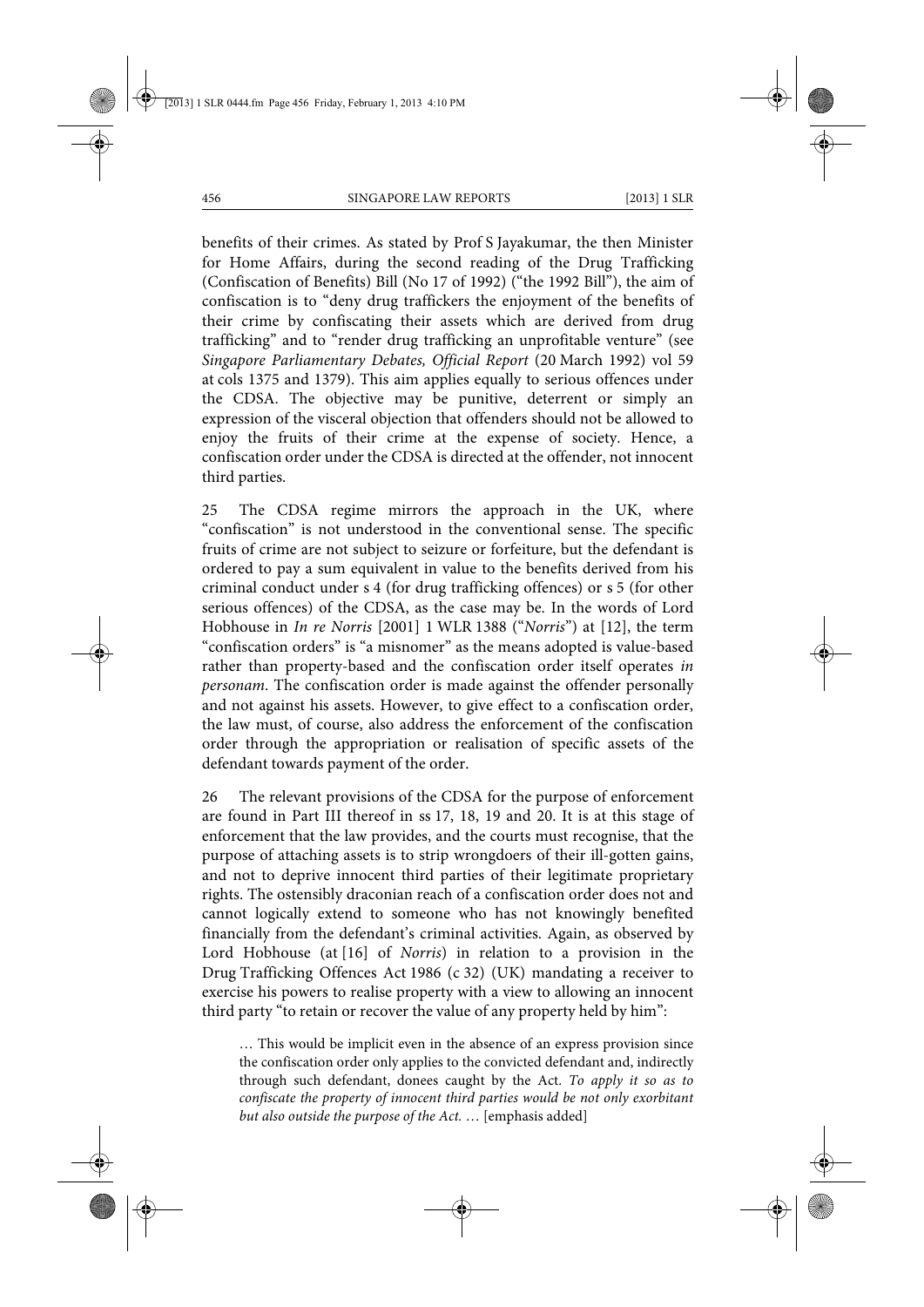27 The intended purpose of s 13 of the CDSA is to balance the efficacy of the enforcement of the confiscation order and the interests of third parties. This was explained by Prof S Jayakumar in response to a concern expressed by a Member of Parliament that a matrimonial home may be the subject of "seizure" (see *Singapore Parliamentary Debates, Official Report* (20 March 1992) vol 59 at cols 1382–1383):

The second point was his concern of seizure of assets like houses. He mentioned HDB flats where the wife may be the co-owner and she may be completely innocent. I would like to assure him, first, that if you examine the provisions in detail, there is a very elaborate provision (I think it is clause 9) which protects the interest of innocent third parties. And if it was true that the wife in that particular case had no knowledge or was innocent, then her rights would be protected under clause 9.

28 Clause 9 (of the 1992 Bill) referred to by Prof S Jayakumar in the passage above was subsequently enacted as s 9 of the 1992 Act. In this respect, s 13 of the CDSA re-enacted s 9 of the 1992 Act with an expanded application to encompass "criminal conduct", and is an express mechanism to protect the interests of innocent third parties who have acquired an interest in the realisable assets. Such claimants must show that they have not been involved in the drug trafficking or criminal conduct of the offender (as the case may be) and had acquired their interest in the property for sufficient consideration without notice or reasonable suspicion that the property came from an illegal source, see s 13(2) of the CDSA. It is only when a third party fails to satisfy the court of his interest in the property that the property may be realised by the State and the proceeds directed towards payment of the confiscation order. Hence, the State is a default beneficiary of the offender's ill-gotten gains or his legitimate property to satisfy the ill-gotten gains that have been dissipated. The PP's entitlement to realise any property held by the offender is a default right. This principle should be borne in mind when the court considers the burden of proof in confiscation proceedings under the CDSA.

29 With respect to gifts, s 12(8) provides that certain gifts are "caught" by the CDSA, *ie*, any gifts made within the six-year period preceding the date on which criminal proceedings were instituted against the defendant (or, if no such proceedings were instituted, the date of the confiscation order) and gifts made at any time that are traceable to the defendant's ill-gotten gains. This is read together with the definition of "realisable property" in s 2 to determine the scope of realisable property *vis-à-vis* the donee and operates to prevent the dissipation of value by the defendant through gifts made to his associates.

30 With these broad principles briefly mapped out, we now turn to consider the interpretation of specific provisions in the CDSA.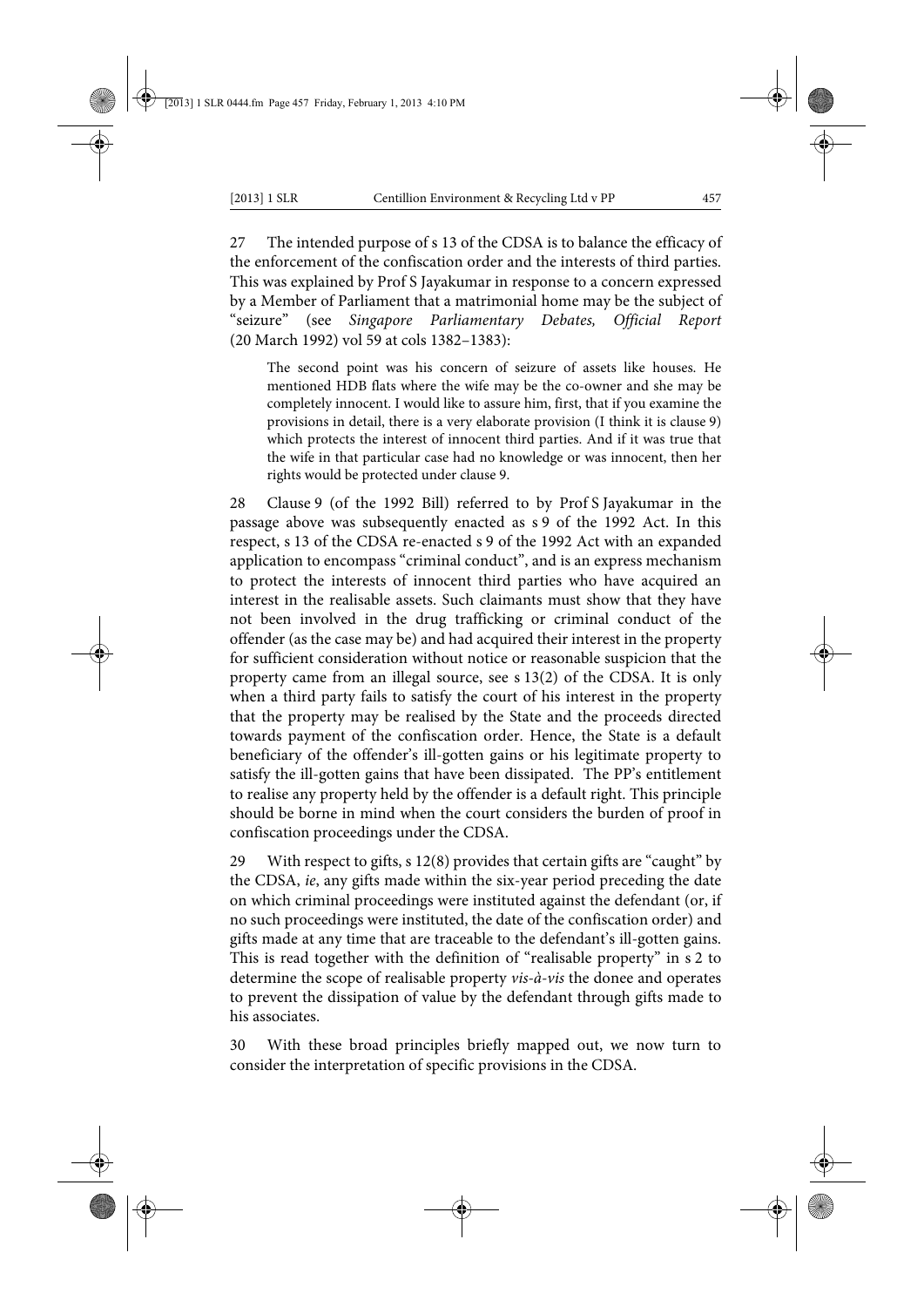*Realisable property and gift caught by the CDSA*

31 The expression "realisable property" is defined in s 2(1) as:

(*a*) any property held by the defendant; and

(*b*) *any* property held by a person to whom the defendant has, directly or indirectly, made a gift caught by this Act[.]

[emphasis added]

32 The expression "a gift caught by this Act" in relation to a gift made by a defendant involved in the commission of a serious offence is in turn defined in s 12(8) of the CDSA:

(8) A gift (including a gift made before 13th September 1999) is caught by this Act if —

(*a*) it was made by the defendant at any time since the beginning of the period of 6 years ending when the proceedings for a serious offence were instituted against him or, where no such proceedings have been instituted, when an application under section 5 for a confiscation order is made against him; or

(*b*) it was made by the defendant at any time and was a gift of property which is or is part of the benefits derived by the defendant from criminal conduct.

33 The expression "gift" also has an extended meaning under s 12(9) to include properties transferred at an undervalue to the extent of the undervalue. This extended meaning is not relevant to this case.

34 In the present case, since NTL was not prosecuted for any serious offence caught by the CDSA, and only an application for a Confiscation Order was made against him by the PP under s 5 on 10 June 2008, the 6-year period under s 12(8) would stretch back to 10 June 2002. Since NTL's misappropriation of Citiraya's electronic scrap started only in April 2003, a reasonable inference is that all the assets acquired by NTL before April 2003 would have been acquired from his lawful gains from employment, investment or other sources, and most of the assets acquired by him after the ill-gotten gains were paid into the Pan Asset's Accounts (see [5] above) would have been acquired from his unlawful activities, having regard to the fact that NTL's benefits from criminal conduct were assessed at US\$51,196,938.52 and the total value of the realisable assets in the PP's List of Realisable Assets amounted only to S\$28,832,725.14 and US\$1,008.66.

# *Interest in relation to property under section 13 of the CDSA*

35 Section 13 of the CDSA provides as follows: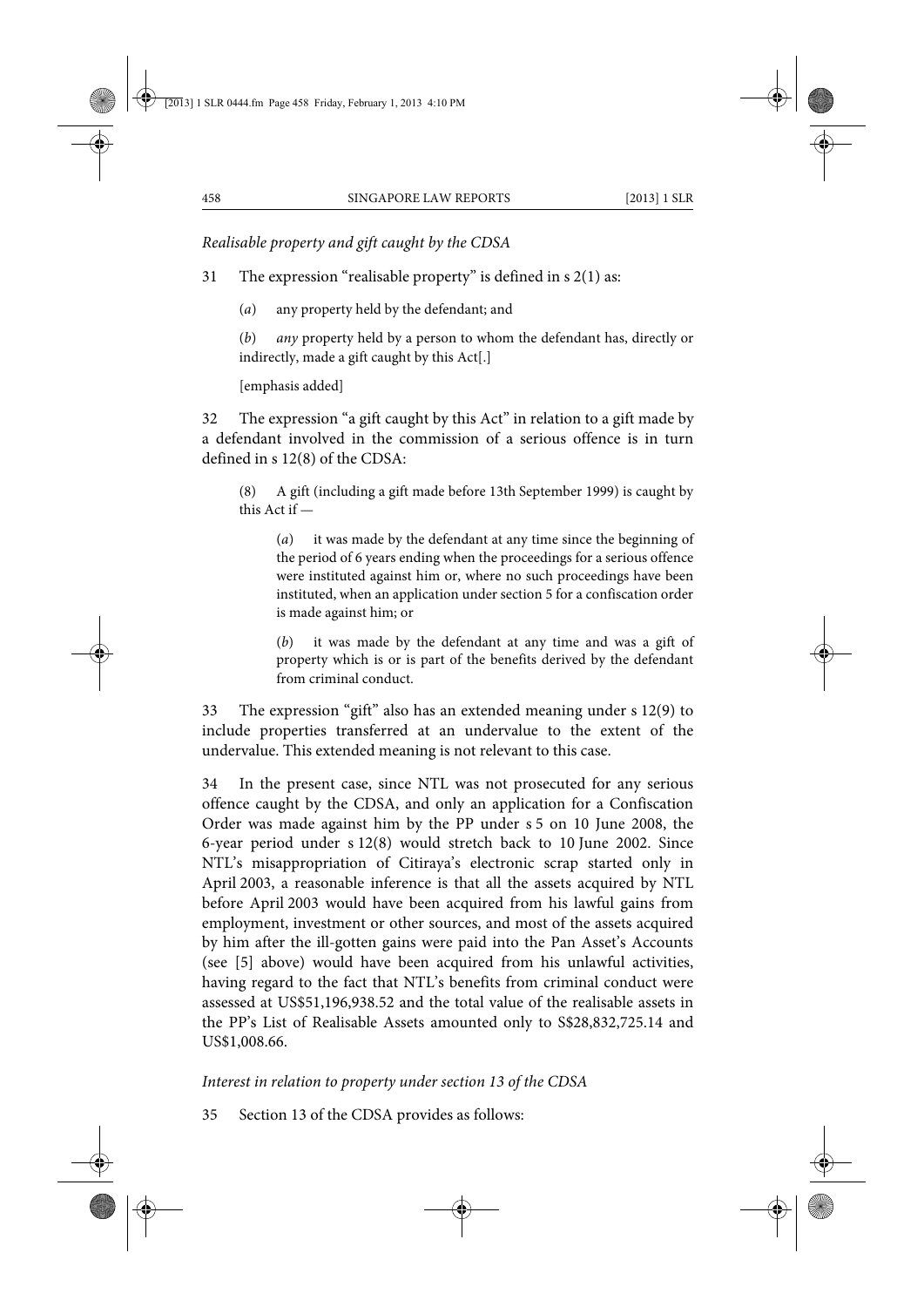#### **Protection of rights of third party**

**13.**—(1) Where an application is made for a confiscation order under section 4 or 5, a person who asserts an interest in the property may apply to the court, before the confiscation order is made, for an order under subsection (2).

(2) If a person applies to the court for an order under this subsection in respect of his interest in property and the court is satisfied —

(*a*) that he was not in any way involved in the defendant's drug trafficking or criminal conduct, as the case may be; and

- (*b*) that he acquired the interest
	- (i) for sufficient consideration; and

(ii) without knowing, and in circumstances such as not to arouse a reasonable suspicion, that the property was, at the time he acquired it, property that was involved in or derived from drug trafficking or criminal conduct, as the case may be,

the court shall make an order declaring the nature, extent and value (as at the time the order is made) of his interest.

(3) Subject to subsection (4), where a confiscation order has already been made, a person who asserts an interest in the property may apply under this subsection to the court for an order under subsection (2).

(4) A person who —

(*a*) had knowledge of the application under section 4 or 5 for the confiscation order before the order was made; or

(*b*) appeared at the hearing of that application,

shall not be permitted to make an application under subsection (3) except with the leave of the court.

(5) A person who makes an application under subsection (1) or (3) shall give not less than 7 days' written notice of the making of the application to the Attorney-General who shall be a party to any proceedings on the application.

The word "interest" is defined in  $s$  2(1) as "in relation to property, includes any right".

36 In relation to the present case, s 13 provides the means for a person who claims a right to the realisable properties (which the PP wishes the court to make a realisation order) to intervene in the proceedings to assert his "interest" in relation to such properties. The burden of proof is on the claimant to prove the nature, extent and value of his interest. As mentioned at [28] above, he must satisfy the court that (a) he was not in any way involved in the defendant's criminal conduct, and (b) he acquired the interest (i) for sufficient consideration, and (ii) without knowing, and in circumstances such as not to arouse a reasonable suspicion, that the property was, at the time he acquired it, involved in or derived from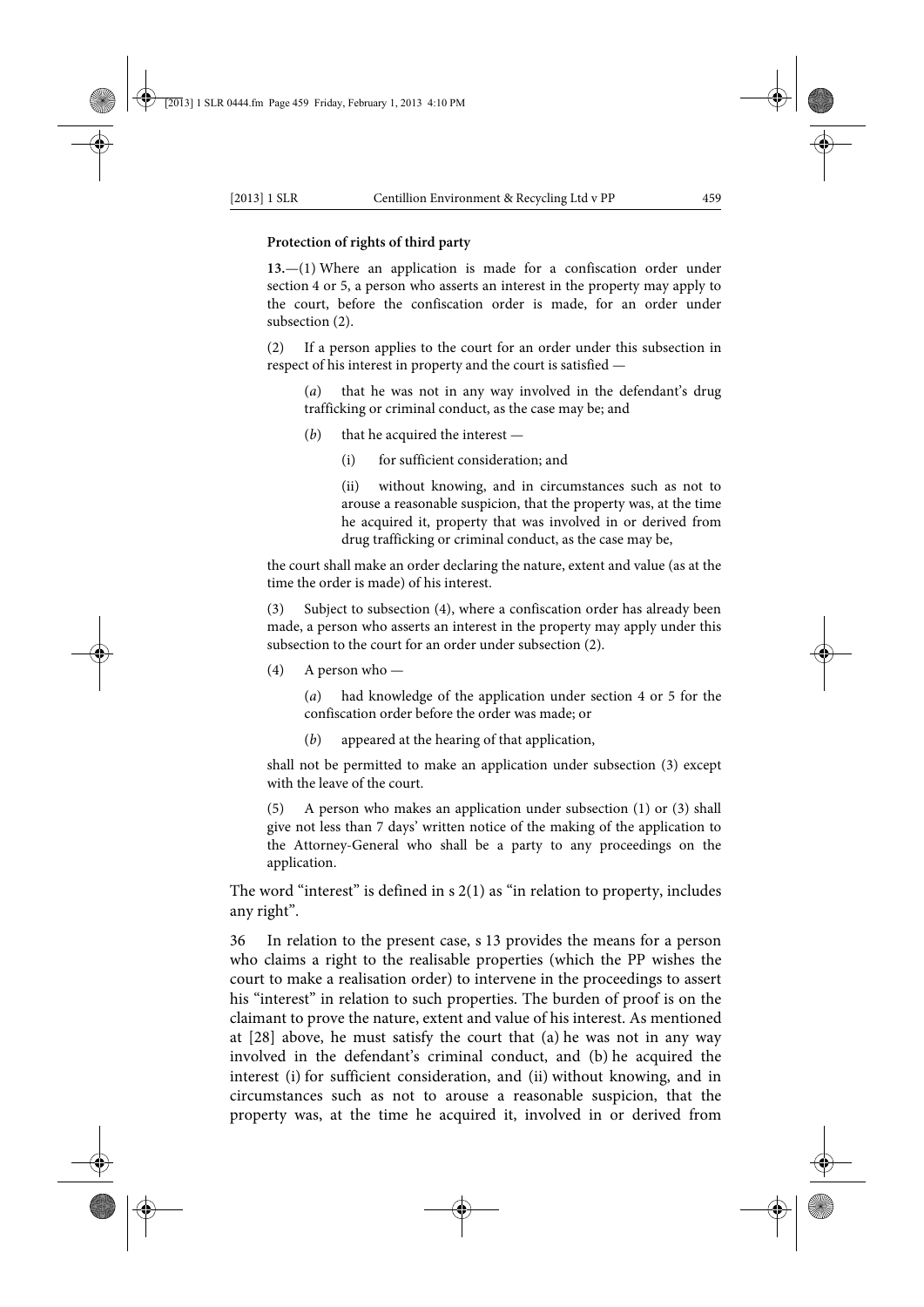criminal conduct. In other words, his position is akin to that of a purchaser for value without any notice of any defect in the property he acquired or that of an equity's darling.

37 We shall now consider the submissions of the parties on the issues raised in CA 114/2011 and CA 115/2011 before us.

# *Issue I: Whether an* **in personam** *judgment give the judgment creditor an interest in relation to property which it may assert under section 13 of the CDSA*

38 Before us, Centillion has contended that the Judge was wrong in holding (at [50] of the Judgment) that as a judgment creditor of NTL, it did not have an interest in relation to the Executable Properties. Centillion argues that the right to execute the 2008 Judgment against all the assets of NTL constitutes such an interest contemplated by the CDSA and relies on *ABSA Bank Limited v Trent Gore Fraser* Case No 386/05, a decision of the Supreme Court of South Africa ("*ABSA Bank (Supreme Court)*") (which was approved by the Constitutional Court of South Africa in *Trent Gore Fraser v ABSA Bank Limited* Case No CCT 66/05 ("*ABSA Bank (Constitutional Court)*"), which held that under the South African Prevention of Organised Crime Act 1998 (Act No 121 of 1998) ("South African POCA") relating to the "confiscation" of the proceeds of crime, a judgment creditor has standing to object to the release of an offender's assets subject to a restraint order under the said Act. We shall collectively refer to these two cases as the "*ABSA Bank* cases".

39 In rebuttal, the PP contends that the words "any right" in s 2(1) of the CDSA mean any right to property, *ie*, a proprietary right in property, and not any other right, such as the right of attachment of property under an executable judgment. The PP relies on *Director of the Serious Fraud Office v Lexi Holdings plc* [2009] QB 376 ("*Lexi Holdings*") where the English Court of Appeal held that an *in personam* judgment did not confer rights over property which could form the basis for varying a restraint order over assets that had been restrained pending the making of a confiscation order.

*The* ABSA Bank *cases and* Lexi Holdings

40 The *ABSA Bank* cases involved an application by a bank which was a judgment creditor of one Trent Gore Fraser ("Fraser"). Fraser was indicted of charges relating to racketeering, money laundering and drug trafficking, and a restraint order was granted in relation to Fraser's property under the South African POCA. Fraser then took out an application under s 26(6) of the South African POCA seeking an order for the *curator bonis* of the restrained property to sell a portion of his property to pay for legal expenses in his criminal trial. The bank applied to intervene and oppose Fraser's application on the basis of the judgment it had obtained against Fraser. The Supreme Court of South Africa held (at [21] of *ABSA Bank (Supreme*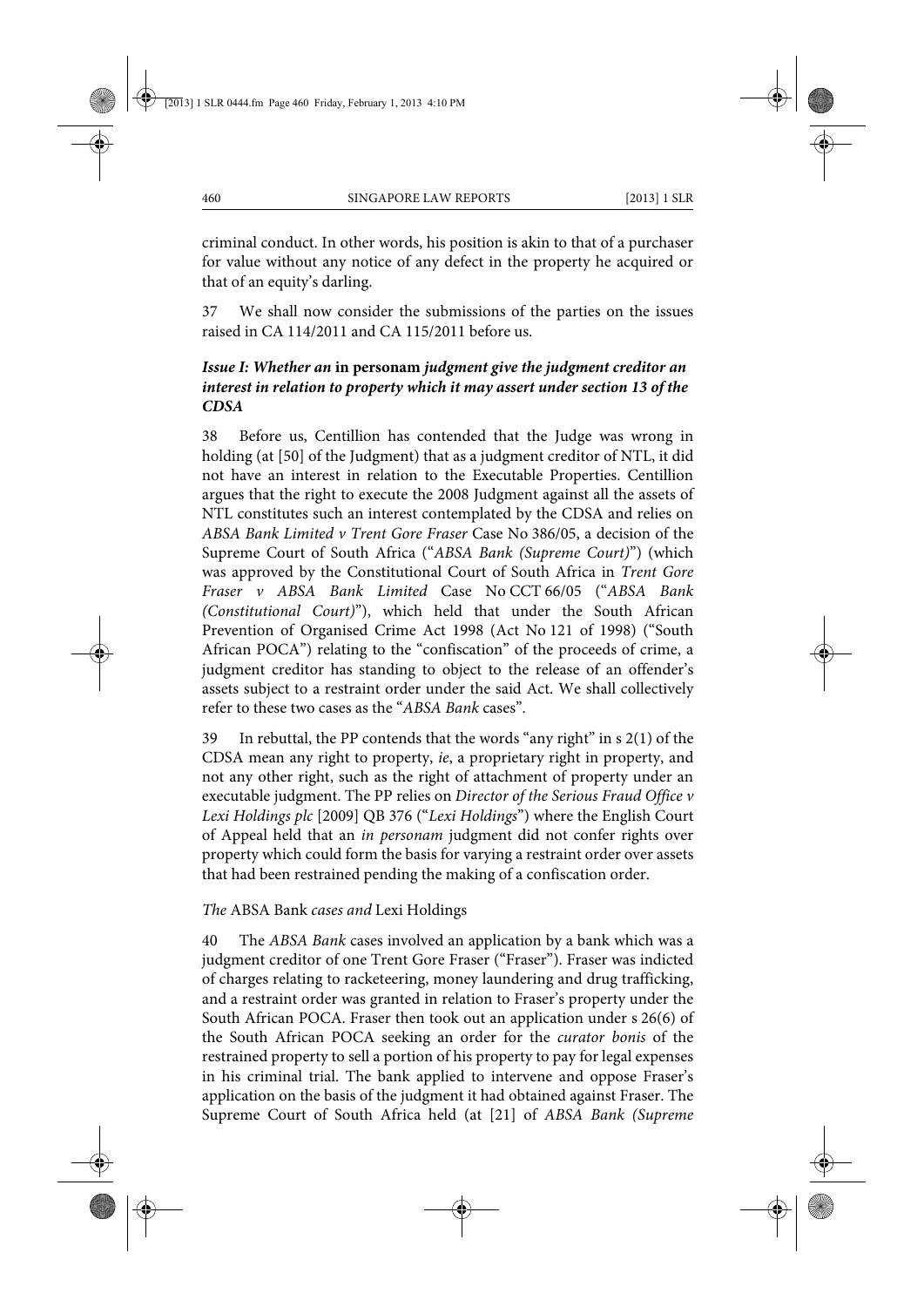*Court)*) that s 31(1) of the South African POCA authorised the High Court to direct "such payment" out of the realised proceeds of the defendant's property before the proceeds are applied in satisfaction of the confiscation order. The intention of this provision was to provide creditors with a means of bringing their claims to the court's attention to be taken into account before satisfaction of the confiscation order, and the High Court must accordingly retain the power to entertain applications by such creditors with claims in the restrained property (at [22] of *ABSA Bank (Supreme Court)*). This power was equally exercisable when the court exercised its wide discretion under s 26(6) to release restrained property to meet legal expenses incurred by the defendant (at [28] of *ABSA Bank (Supreme Court)*). The decision of the Supreme Court was thus premised on the construction of particular provisions and the overall structure of the South African POCA, which differs materially from the CDSA.

41 The Constitutional Court of South Africa affirmed the reasoning of the Supreme Court in relation to the position of a judgment creditor under the South African POCA but added the caveat that not all creditors would be entitled to intervene in s 26(6) proceedings. It held that the court would have to exercise its discretion in deciding whether to admit a creditor in the circumstances of the case (at [72] of *ABSA Bank (Constitutional Court)*), and an order permitting a creditor to intervene does not necessarily ringfence its claim against the applicant's right to use the funds for legal proceedings (at [77] of *ABSA Bank (Constitutional Court)*).

42 Similarly, the judgment creditor in *Lexi Holdings*, a company in administration named Lexi Holdings plc ("Lexi"), sought to vary a restraint order that had previously been made against the judgment debtor to enable the judgment to be complied with. The judgment debtor had received funds fraudulently paid out to him by a director of Lexi, and it was pleaded in Lexi's claim that the judgment debtor knew that the payments had been made in breach of trust and accordingly held the payments on constructive trust for Lexi or was liable to account for them. The Court of Appeal held that the restraint order could be varied to take into account an equitable charge that Lexi held over two banks accounts which contained sums that derived from the misappropriated trust funds (at [58] of *Lexi Holdings*) as this was an "interest" under the Proceeds of Crimes Act 2002 (c 29) (UK) ("the English POCA"). A restraint order could not, however, be varied so as to take into account the right of a third party unsecured creditor (which included a *bona fide* judgment creditor) as s 69(2)(c) of the English POCA directed the court to exercise its powers in relation to, *inter alia*, restraint orders "without taking account of any obligation of the defendant … if the obligation conflicts with the object of satisfying any confiscation order that has been made or may be made against the defendant". It was the clear intention of the legislature that restraint orders should be made or varied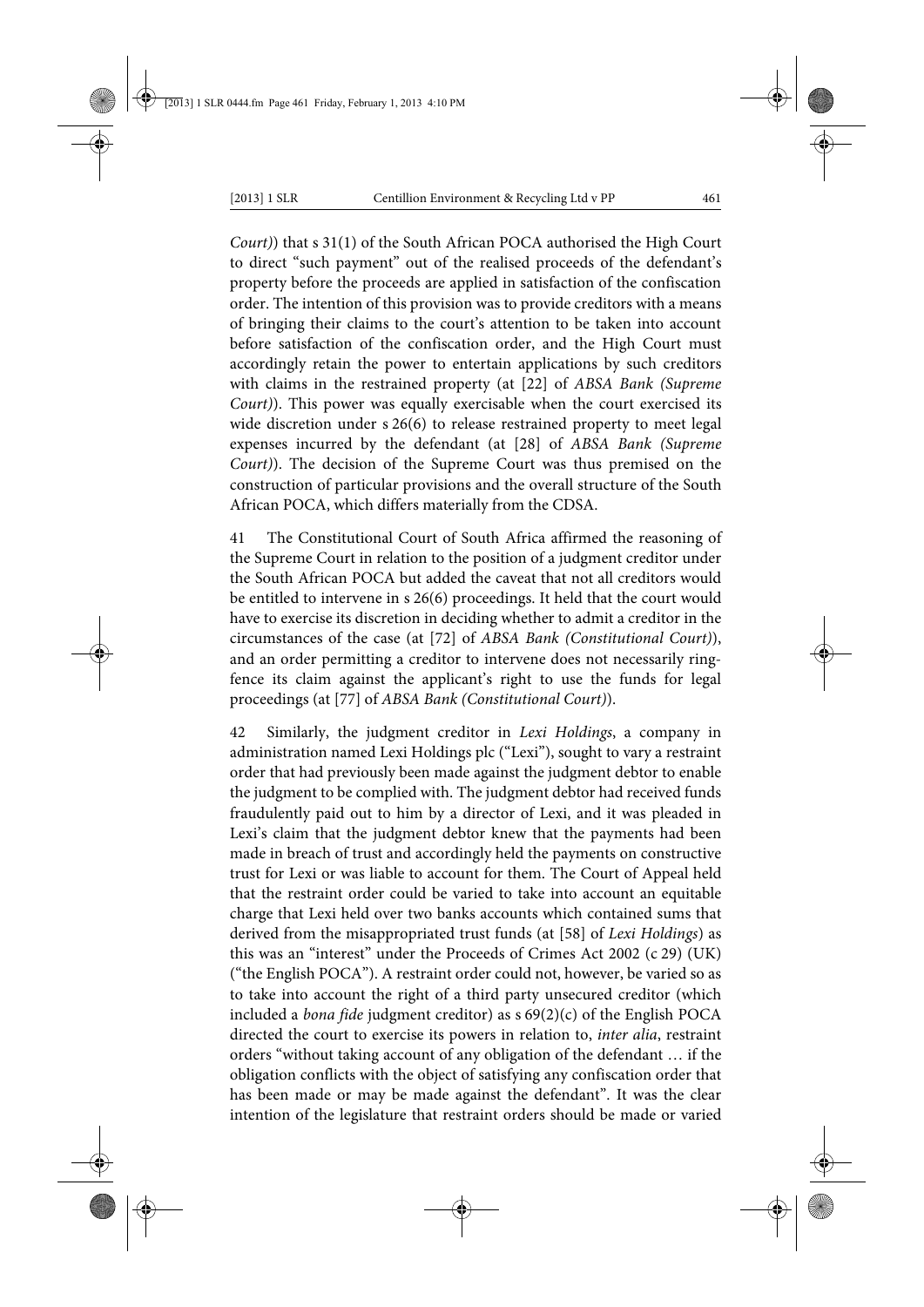without regard to debts owed to third party unsecured creditors (at [88] of *Lexi Holdings*).

43 We do not find either of these cases relevant to the question before us as they were decided in the context of different statutory provisions and for the purpose of considering whether the applicants were entitled to vary interim restraint orders (or to intervene in an application to do so) against the judgment debtor's pool of assets before confiscation orders were made. The *ABSA Bank* cases ([38] *supra*) are instructive for the courts' views (see, for example, at [24] of *ABSA Bank (Supreme Court)*) that the legislative purpose of statutes dealing with the confiscation of the proceeds of crime is not to enrich the State but to punish the criminal by depriving him of the fruits of his crime. The reasoning in *Lexi Holdings* ([39] *supra*) is also instructive in illuminating the distinction between a claim to an equitable charge on property that the judgment creditor can properly point to as proceeds attributable to assets misappropriated from him in breach of trust and a right to execute a judgment against the entirety of the judgment debtor's assets. Where the judgment creditor asserts an equitable charge or a constructive trust over property presently held in the name of the judgment debtor, these are proprietary remedies independent of any rights that the creditor derives from the judgment itself. As explained by Lord Millett in *Foskett v McKeown* [2001] 1 AC 102 at 130G–H:

The simplest case is where a trustee wrongfully misappropriates trust property and uses it exclusively to acquire other property for his own benefit. In such a case the beneficiary is entitled *at his option* either to assert his beneficial ownership of the proceeds or to bring a personal claim against the trustee for breach of trust and enforce an equitable lien or charge on the proceeds to secure restoration of the trust fund. … [emphasis in original]

In contrast, the right to execute a judgment against the entirety of a judgment debtor's assets is only a right *in personam* that does not, without more, give the judgment creditor a proprietary interest in any assets of the debtor.

# *Does a judgment creditor satisfy the requirements of an "interest" under section 13 of the CDSA?*

44 In our view, the position under s 13 of the CDSA is very clear, *ie*, a judgment creditor's interest does not fall under the ambit of this provision. The reason is that a judgment creditor cannot satisfy the requirements of the provision as under s 13(2), he must have "acquired" the interest for sufficient consideration without knowledge or reasonable suspicion that the property was, at the time he acquired it, involved in or derived from drug trafficking or criminal conduct, as the case may be. Unlike the holder of an equitable charge or a beneficiary of a constructive trust, the judgment creditor has not acquired any such interest in the properties of the judgment debtor. The CDSA excludes only properties which have been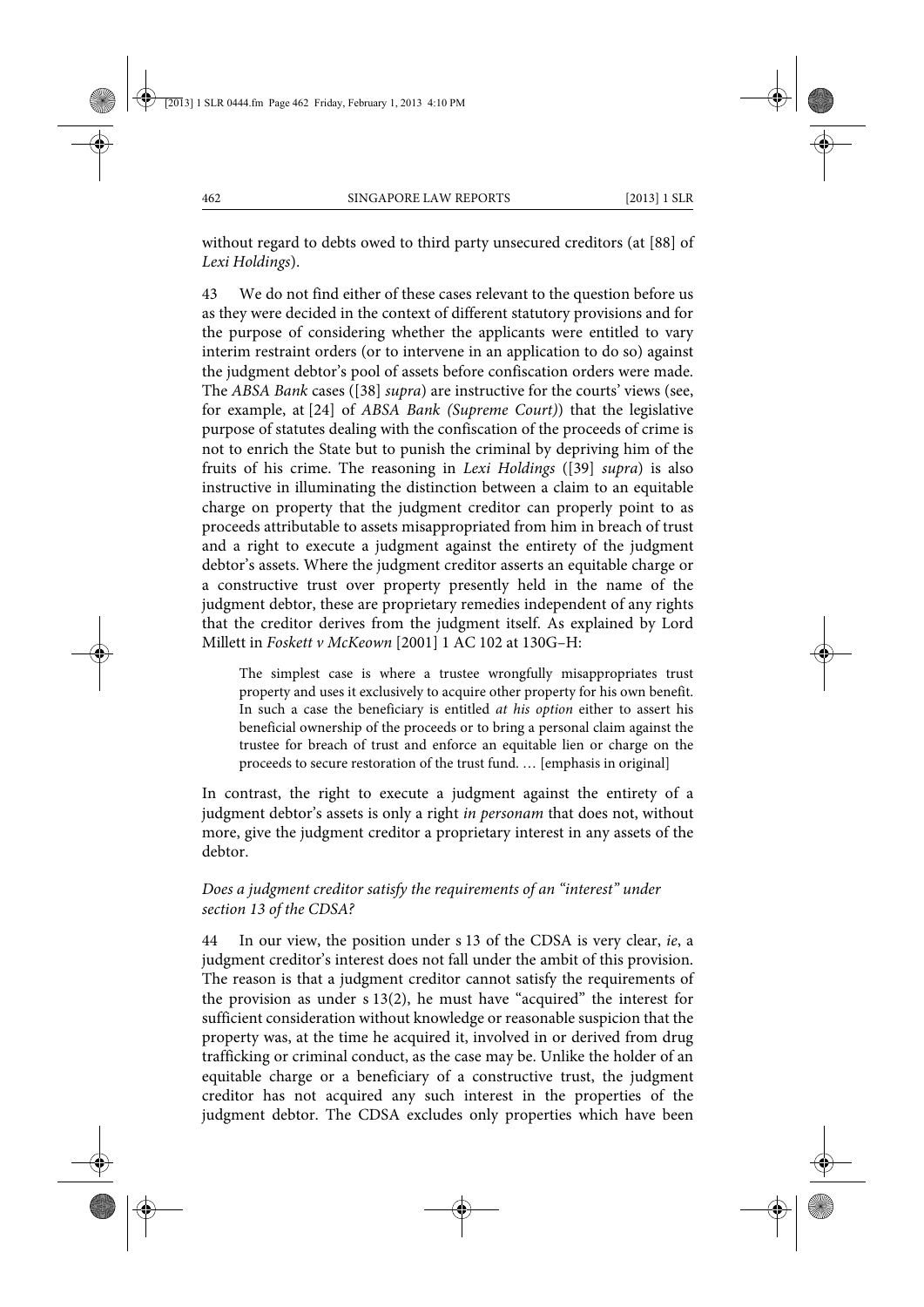acquired under such conditions as envisaged in s 13 from being realised to feed a confiscation order. This is consistent with the policy of the CDSA to punish the offender and his associates by depriving them of his ill-gotten gains.

45 On the other hand, a creditor whose debt has been paid by the defendant-debtor from his ill-gotten gains or a judgment creditor whose debt has been satisfied by execution proceedings on the judgment against the assets (including his ill-gotten gains) of the judgment debtor before the making of the realisation order can plead that the property received in satisfaction of the debt or judgment debt, as the case may be, is not a gift from the judgment debtor as defined under s 12(8), or that it is an interest under s 13(2) that was acquired for sufficient consideration because his debt or judgment debt would have been extinguished.

46 For the above reasons, we affirm the Judge's decision that Centillion's unsatisfied judgment debt does not give Centillion an "interest" for the purposes of s 13 of the CDSA in the Executable Properties.

### *Issue II: Whether TCH's properties were realisable properties*

47 The PP did not make arguments before the Judge in relation to the "realisability" of TCH's properties apart from his rebuttal of TBH's claim to TCH's 60% share in 95A Paya Lebar Crescent. The Judge held that all of TCH's properties were not realisable and explained at [40] of the Judgment as below:

Even if it was assumed that TCH's wealth was derived from NTL, there was no evidence that those properties were direct gifts from NTL or that TCH had acquired the properties in question with gifts that she had received from NTL within the six years prior to 10 June 2008. TCH may have acquired those properties with money gifted to her by NTL before the six-year period. There was also no evidence that TCH used money that was gifted to her by NTL out of the benefits derived from his criminal conduct to acquire those properties. NTL was engaged in legitimate business and it could not be assumed that any gift he made to TCH was derived from his criminal activities.

48 Before us, the PP has argued that NTL had instructed Gan to make unexplained transfers of the sums of S\$2,501,465.48 and US\$1,249,414.10 from Pan Asset's Credit Suisse account to TCH's Credit Suisse Hong Kong account and TCH and NTL's joint account with Merrill Lynch Pierce Fenner & Smith. These transfers were made between 10 July 2003 and 17 October 2003. It was argued that these transfers were either "gifts caught by [the] Act" under s 12(8) or held on resulting trust for NTL. The PP submitted that the Judge's finding that TCH's properties were not realisable was wrong as it was based on the reasoning that there was no evidence that the properties were themselves gifts or acquired using gifts of money from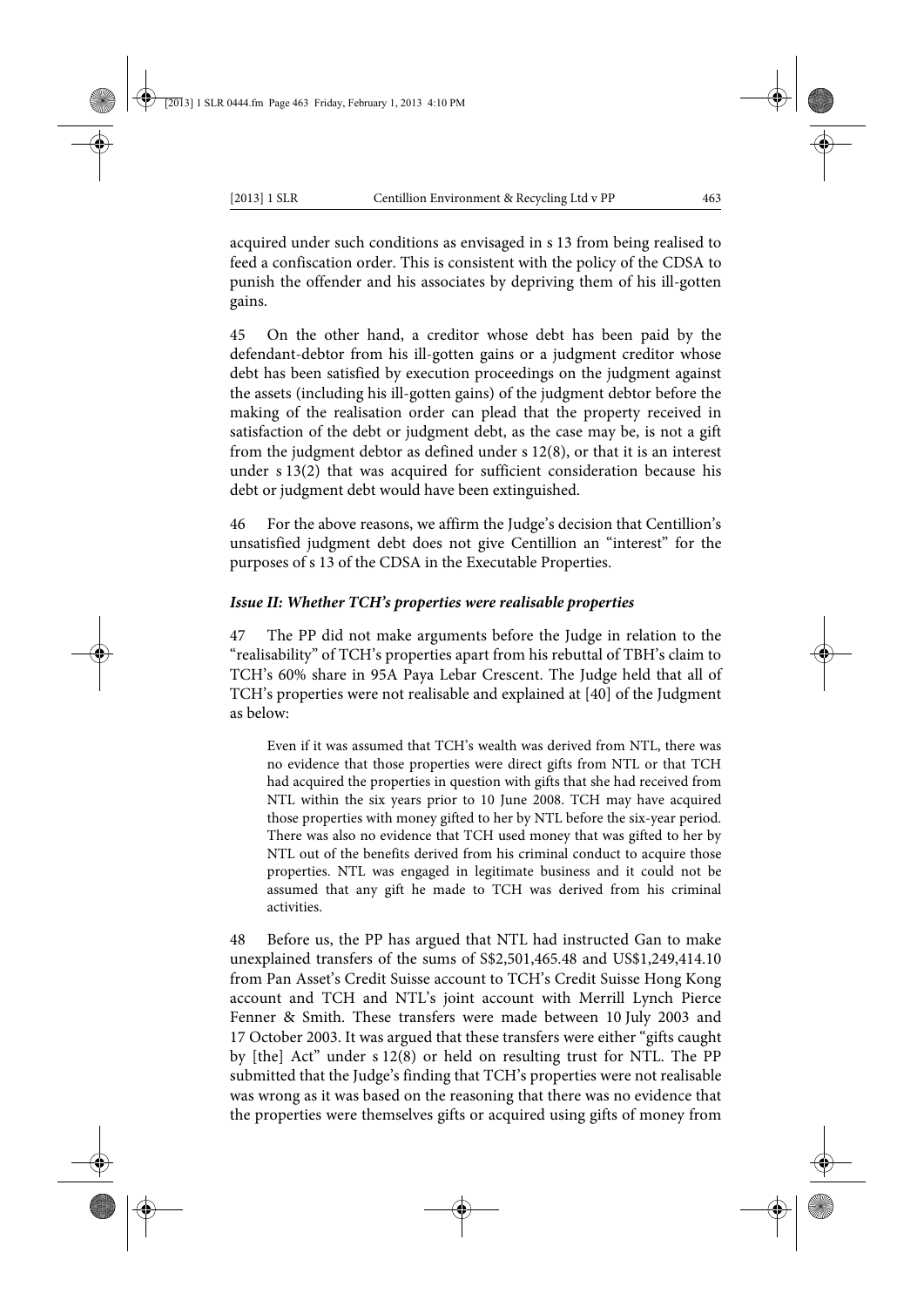NTL. In the PP's submission, no such evidence was necessary as all property held by a donee of a "gift caught by [the] Act" is realisable.

49 We agree with this submission. Section 2(1)(*b*) of the CDSA defines "realisable property" to mean "*any* property held by a person to whom the defendant has, directly or indirectly, made a gift caught by this Act" [emphasis added]. The legislative scheme is clear. Once it is determined that the defendant has made a gift to a third party under either limb of s 12(8), *ie*, "a gift caught by [the] Act" as defined therein, it operates as a trigger such that all property held by the third party, whenever he acquired it, is now realisable property. Accordingly, for example, the fact that TCH's 60% share in 95A Paya Lebar Crescent might have been acquired outside the period stipulated in s 12(8)(*a*) with lawful funds (it was acquired in March 2002 on the evidence before the court), does not take it out of the scope of "realisable property" under s 2(1) of the CDSA if it can be shown that *any* gift made to TCH falls within s 12(8).

50 Thus, the question we have to determine is whether NTL has made a gift to TCH that is "caught by [the] Act". The evidence clearly shows that NTL has made transfers of the sums of S\$2,501,465.48 and US\$1,249,414.10 to TCH. There is no evidence as to what happened to these moneys, but by operation of the presumption of advancement, these sums would be treated as gifts to her, unless it is proved otherwise. Neither NTL nor TCH has come forward to prove otherwise. Moreover, there is a whole list of assets in the name of TCH that must have been acquired by her through gifts from NTL, for example, her half share in 49A and 84 Binjai Park, Singapore. Again there is no evidence as to where the funds came from for TCH to purchase her respective half share in these properties. But since they were purchased after NTL had begun his criminal activities, the likelihood is that the source of funds would have been the Illegal Proceeds.

51 We accordingly hold that all the properties held in the name of TCH as shown in Annex A are realisable properties. However, we wish to add two qualifications to what might appear to be a fairly harsh result. First, Mr Chan for the PP correctly conceded that the value of the properties held by TCH exceeded the value of the gifts made to her by NTL (which totalled about S\$4m). Under s 21(3) of the CDSA, the Public Trustee shall exercise the powers to realise the properties "with a view to realising no more than the value of the gift". While any property held by the donee may potentially be realised, no more than the value of the gift can go towards the satisfaction of the confiscation order. The total value of the properties held in TCH's name exceeds S\$5.5m. Hence, the Public Trustee should not realise more than is sufficient to meet the claim of the PP.

52 Secondly, in the present case, we understand that all the properties have been realised or sold and that the proceeds of sale are held by the Public Trustee. In our view, if they had not been sold, we would have directed the Public Trustee, as a matter of principle, not to sell TCH's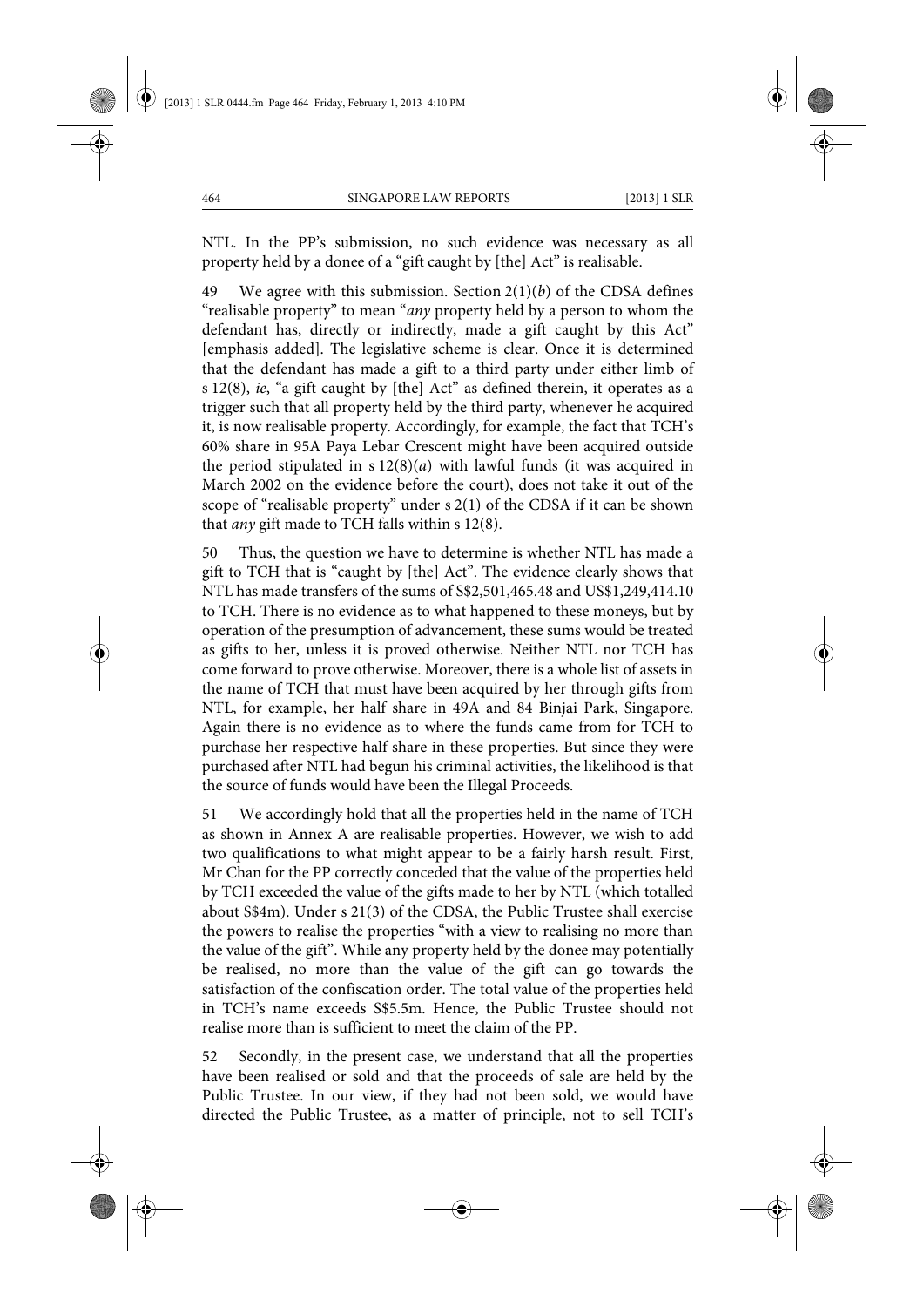matrimonial home, whichever property it was. However, there is no evidence before the court on this matter.

53 We note that the English courts have held, in relation to competing claims for the enforcement of confiscation orders and the making of ancillary orders under matrimonial proceedings, that the court may exercise its discretion to determine which claim should take priority, see *Customs and Excise Commissioners v A* [2003] Fam 55, *Webber v Webber* [2006] EWHC 2893 (Fam) and *Crown Prosecution Service v Richards* [2006] EWCA Civ 849. We nevertheless express no concluded opinion on whether a balancing exercise between the public policy to deprive a defendant of the fruits of his crime and the protection of innocent third party interests may be of equal relevance in determining how and what property should be realised from the pool of realisable assets. But, it should be noted that under s 19(6) of the CDSA, "[t]he High Court may empower the Public Trustee or any receiver to realise any realisable property in such manner as the Court may direct", which implies that the High Court may, in the exercise of its discretion, refuse to empower the Public Trustee to sell the matrimonial home where there are other assets of sufficient value to satisfy the value of the gifts to the spouse.

### *Issue III: Whether the monies held in UYH's bank accounts were realisable properties*

54 The Judge accepted UYH's submissions and rejected the PP's submissions that the monies in UYH's bank accounts (the two SCB Accounts and the three DBS Accounts: see [15] above) were realisable properties. The Judge's findings on this issue are set out at [42]–[46] of the Judgment as follows:

42 UYH asserted that the monies in his bank accounts were the balance of \$2m received as part payment due under an oral agreement for NTL to buy from him, Ung Yoke Khim ('UYK') and Soon Ah Lan ('SAL') four million shares in a company, Citiraya Teknologi Sdn Bhd ('CTSB'), which major shareholder was Centillion.

43 The PP disputed the existence of the agreement. Questions were raised over the fact that the agreement was not evidenced in writing and that no shares were transferred to NTL (UYH's evidence was that it was agreed that the shares were to be transferred only upon full payment). UYH had produced affidavits from UYK and SAL which confirmed that there was to be a sale of the shares. These affidavits exhibited letters from UYK and SAL appointing UYH to represent them in the negotiations. UYK gave oral evidence at the hearing and he was not questioned on the letter of authority he issued to UYH. SAL's attendance in court was dispensed with when it was disclosed that she was hospitalised in Malaysia and was uncontactable.

44 I found on a balance of probabilities that there was an agreement for the sale of the shares as described by UYH. There was no dispute that UYH, UYK and SAL owned four million shares in CTSB which they were prepared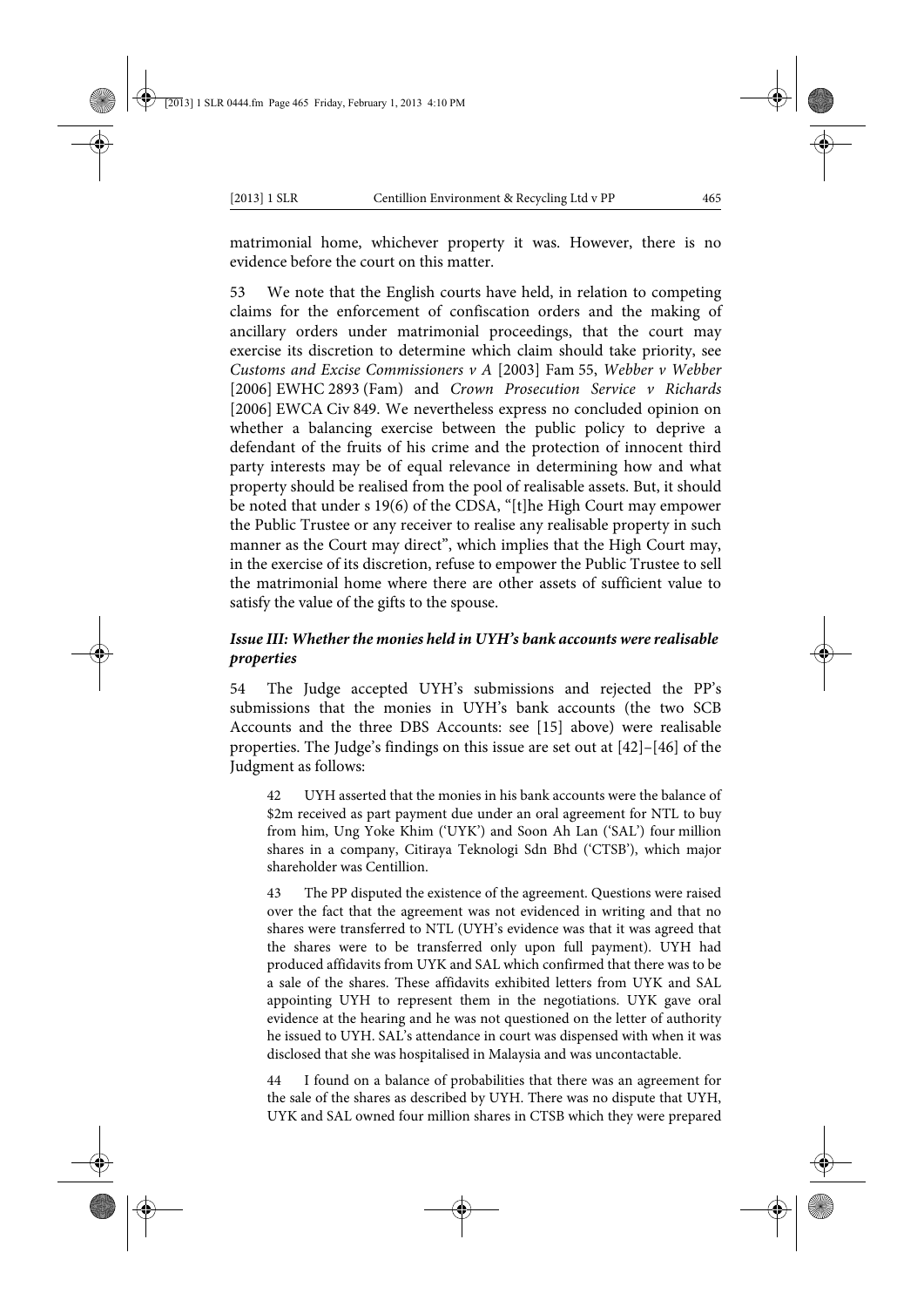to sell to NTL. On the other hand, the PP did not put up any plausible reason for UYH to be holding the money on trust for NTL, or for NTL to have made gifts of the money to UYH.

45 I found that UYH had established his interest in the money in his bank accounts. There was no allegation that  $s 13(2)(a)$  or  $s 13(2)(b)(ii)$  of the CDSA applied to him. As for the issue of consideration under s 13(2)(*b*)(i), there was no allegation that the purchase price of \$1 a share (as stated by UYH) was insufficient consideration. However, I did not declare that the money belonged to UYH beneficially because the money may be refundable as the sale of the shares was aborted because CTSB was wound up subsequently. That question should be determined in separate proceedings between NTL, UYH, UYK and SAL. I limited myself to declaring that the money in the accounts as stated at para 5.18 of OS 785/2008 was not realisable property.

46 It should be stated that the PP had included the monies in two of the five bank accounts of UYH (corresponding to paras 5.18(i)–(ii) of OS 785/2008) in an affidavit listing properties that were traceable to the proceeds of sale of the misappropriated chips (see [51] below), and this list was accepted by Centillion. However, UYH had not accepted the list, and he was not bound by any admissions contained in it. As the inclusion of the two accounts in the list was not supported by any evidence, there was no proof, as far as UYH was concerned, that the money in the two accounts was traceable to the proceeds of sale of the misappropriated chips.

Before us, the PP has argued that the Judge erred in finding that there was an agreement between NTL and UYH for the purchase of UYH's 40% CTSB shares for the following reasons: (a) there was no proper documentation of the sale, which was most unusual for a sizable sale of this nature, (b) NTL was alleged to have agreed to pay S\$4 million for 40% CTSB shares with a nominal value of RM4 million, that is to say, at more than twice their value, and (c) there was no reason why NTL would want to purchase 40% CTSB shares personally since Citiraya owned the other 60% and he was then the *de facto* controller of Citiraya and had control of CTSB as the dominant shareholder.

55 We are unable to accept the PP's argument on this issue. Before the Judge, UYH had explained that NTL had agreed to pay a high price for his 40% CTSB shares because NTL had told him that he wanted to have full control of CTSB in order to bid for large recycling projects in Malaysia, but that on hindsight, he thought that NTL's intention was to use CTSB as a vehicle to recycle as good products the electronic scrap which he intended to steal from Citiraya. Although the Judge made no express finding on this part of UYH's evidence, this explanation is not improbable because it might be more profitable for NTL to use CTSB to recycle the electronic scrap rather than to use his Taiwanese or Hong Kong associates for the same purpose.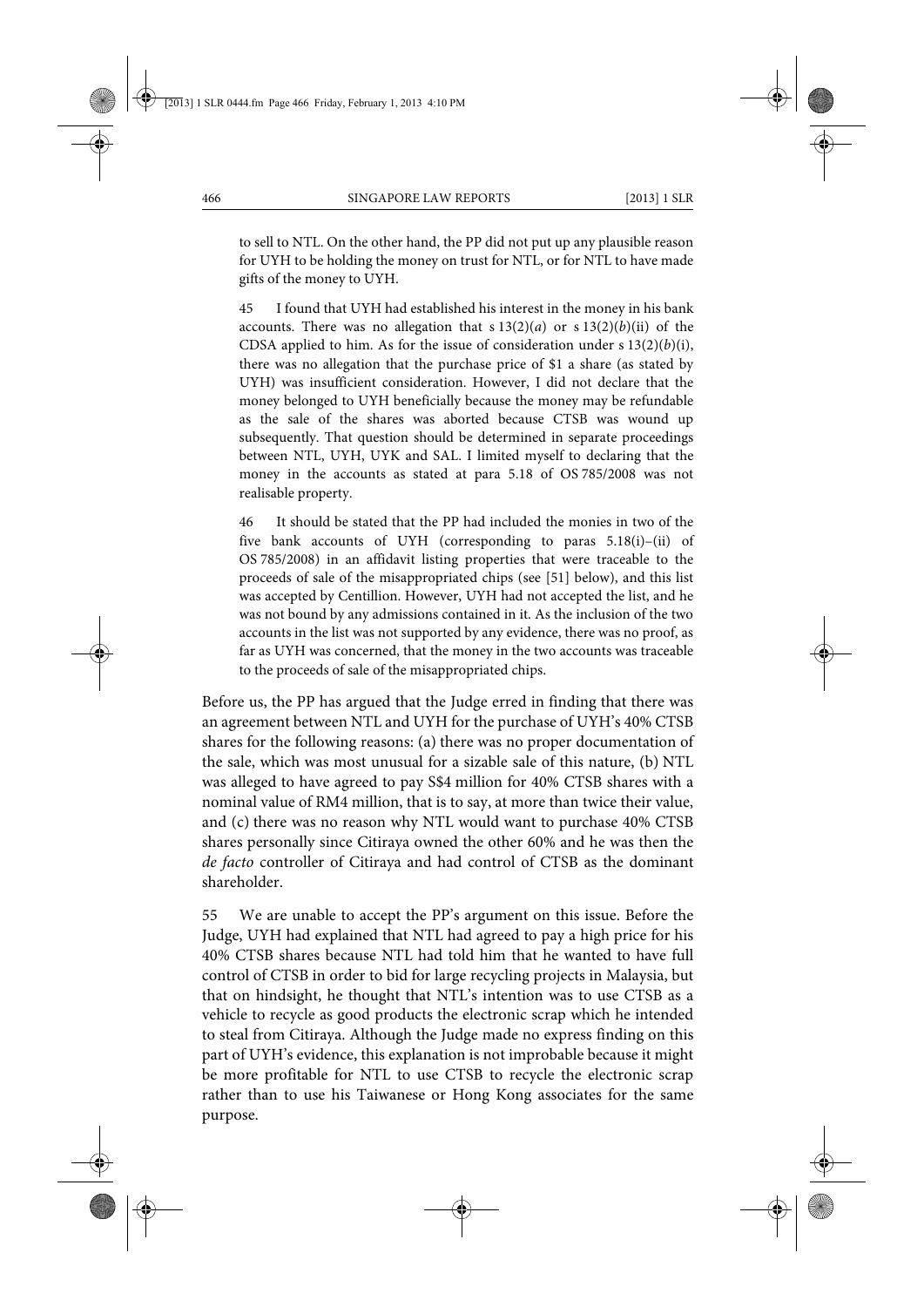56 In any case, Mr Chan has not produced a convincing argument on why we should overturn a finding of fact of the Judge based on his evaluation of the oral evidence before him. We accordingly affirm the Judge's finding on this issue.

57 In the circumstances, we also hold that Centillion's claim to the monies in UYH's two SCB Accounts (which had a total sum of S\$479,799.32 as at 9 January 2009) fail for the same reason as Centillion cannot demonstrate that UYH was not a *bona fide* purchaser of the property derived from the Illegal Proceeds.

# *Issue IV: Whether Gan's properties were held on constructive trust for Centillion*

58 Gan was NTL's chief financial advisor, and she handled the bulk of the impugned transactions related to NTL's Illegal Proceeds. Gan co-operated with CPIB in its investigations, and appeared before the Judge below to give evidence. The two properties in issue are:

(a) the right to recover a loan of S\$3,496,678.37 made from NTL to Gan; and

(b) the monies in a Post Office Savings Bank account held under Gan's name ("Gan's POSB account").

59 The Judge made an order that both properties were realisable, but did not declare that Centillion was entitled to claim them on the basis of a constructive trust (see Appendix B and Appendix C to the Judgment). Centillion argued that there was sufficient evidence of traceability to find that Centillion had a constructive trust over the properties. The PP conceded that the loan and most part of the monies in Gan's POSB account were traceable, but had been inadvertently left out from the list of Traceable Properties in Tok's Affidavit.

60 The sole disputed property before us is the sum of S\$651,997.82 transferred by Gan to her POSB account from a Hongkong and Shanghai Banking Corporation Ltd account held by New Media Assets, which the PP argued could not be shown to be traceable to the Illegal Proceeds. Mr Ang for Centillion made the oral submission that while there was no direct evidence that the S\$651,997.82 was traceable to the Illegal Proceeds, it could be inferred that the money had, on a balance of probabilities, come from Pan Asset given the circumstances, and that only the PP had the relevant documents to ascertain the source of the S\$651,997.82.

61 Centillion accepted – correctly in our view – that the burden of proof was on the party asserting an interest under s 13 of the CDSA. We are nonetheless cognisant of the fact that the compromise between Centillion and the PP in relation to discovery had created an evidential gap, whereby the only evidence that Centillion could present before this court and the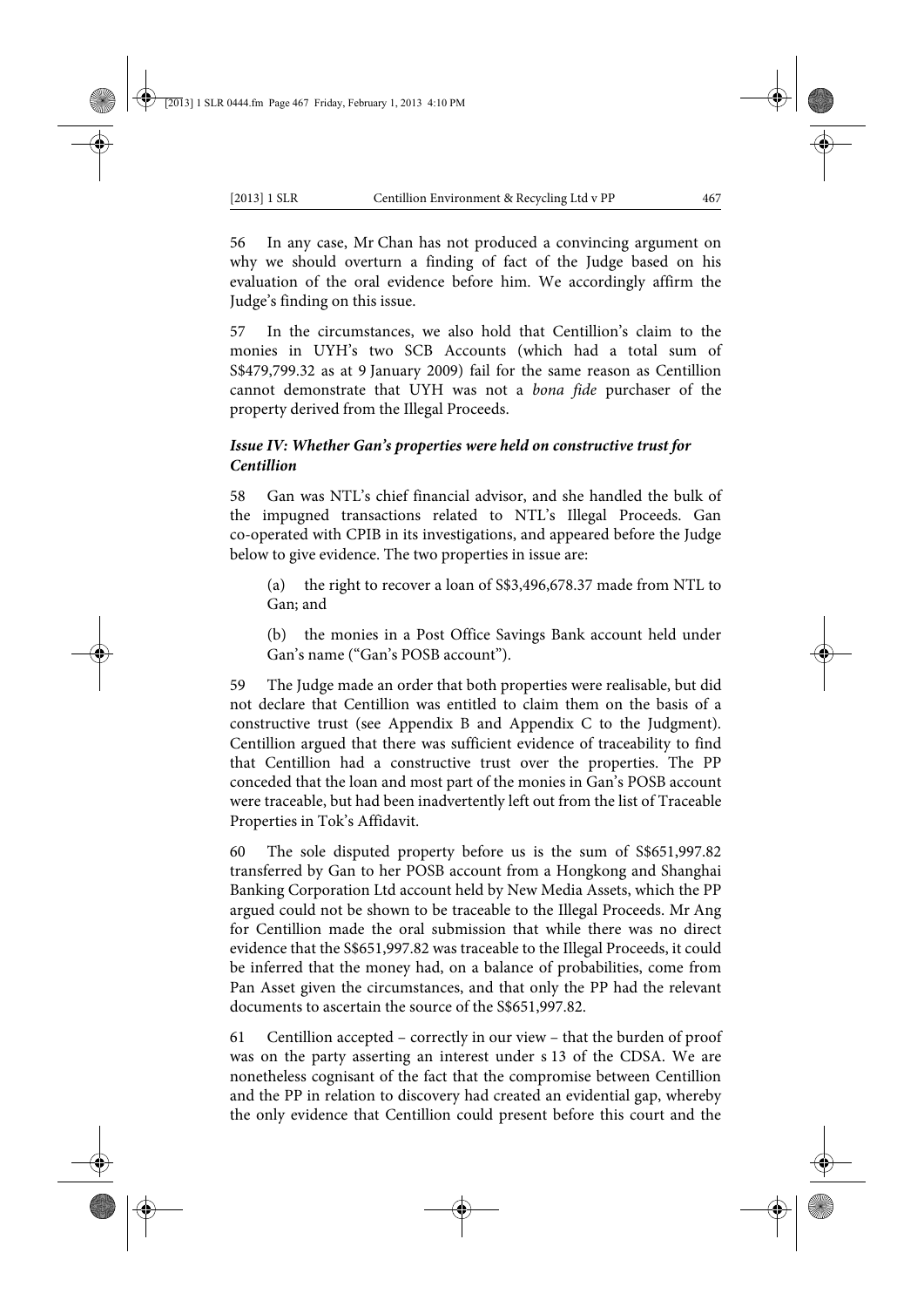court below on traceability were the assertions in Tok's Affidavit. For this reason, the PP is estopped by the admissions of its own witness in relation to the traceability of the undisputed properties. We also accept Centillion's argument and find that an inference may be drawn that the sum of S\$651,997.82 is traceable to the Illegal Proceeds. We did not have any information before us on NTL's legitimate sources of income nor the purpose for which New Media Assets was used, but as we now know with the benefit of hindsight, many shell companies were incorporated and controlled by NTL for the purpose of channelling the proceeds from the sale of the electronic scrap. We can only draw the most commonsensical and natural inference that New Media Assets was yet another one of such conduits. In our view, it would be implausible to conclude that New Media Assets was used to manage NTL's legitimate income instead of acting as a vehicle for laundering the Illegal Proceeds.

62 We therefore find that the two properties are traceable to the Illegal Proceeds and hold that Centillion has a constructive trust over the chose in action in the form of the right to recover the loan of S\$3,496,678.37 and all the monies in Gan's POSB account save for the S\$500 deposit paid by Gan and the interest accruing on the S\$500.

### *Issue V: Whether the Ventures Trust properties were held on constructive trust for Centillion*

63 Ventures Trust was a company that was alleged to have been set up by one Wee Kok Keng ("Wee"), who made a statement to CPIB Investigating Officer Fong Wai Kit ("Fong") that some monies and shares held by Ventures Trust belonged beneficially to NTL. This statement was recorded in an affidavit filed by Fong. On that basis, the PP sought to realise the Ventures Trust properties, which consisted of:

(a) (4,500,000 / 6,633,360 x 100) percent of 29,600,000 China Enersave Ltd shares and 8,946,000 China Enersave Ltd W110112 in Ventures Trust Pte Ltd's CDP account; and

(b) the sum of S\$153,475.54 in a DBS account maintained under the name of Ventures Trust Pte Ltd ("Ventures Trust's DBS account").

Wee stated that Ventures Trust had purchased 29,600,000 China Enersave Ltd shares for S\$6,633,360 on behalf of NTL and other investors. 8,964,000 China Enersave Ltd W110112 shares were later issued to Ventures Trusts in relation to the 29,600,000 China Enersave Ltd shares. Gan confirmed in her affidavit that NTL had instructed her to transfer the sum of S\$4,500,000 from Pan Asset's UBS account to Ventures Trust for the purchase of the China Enersave Ltd shares. The relevant proportions of these shares were therefore held on trust for NTL.

64 The Judge held that Wee's statement to Fong on the beneficial ownership of the properties held in the name of Ventures Trust was hearsay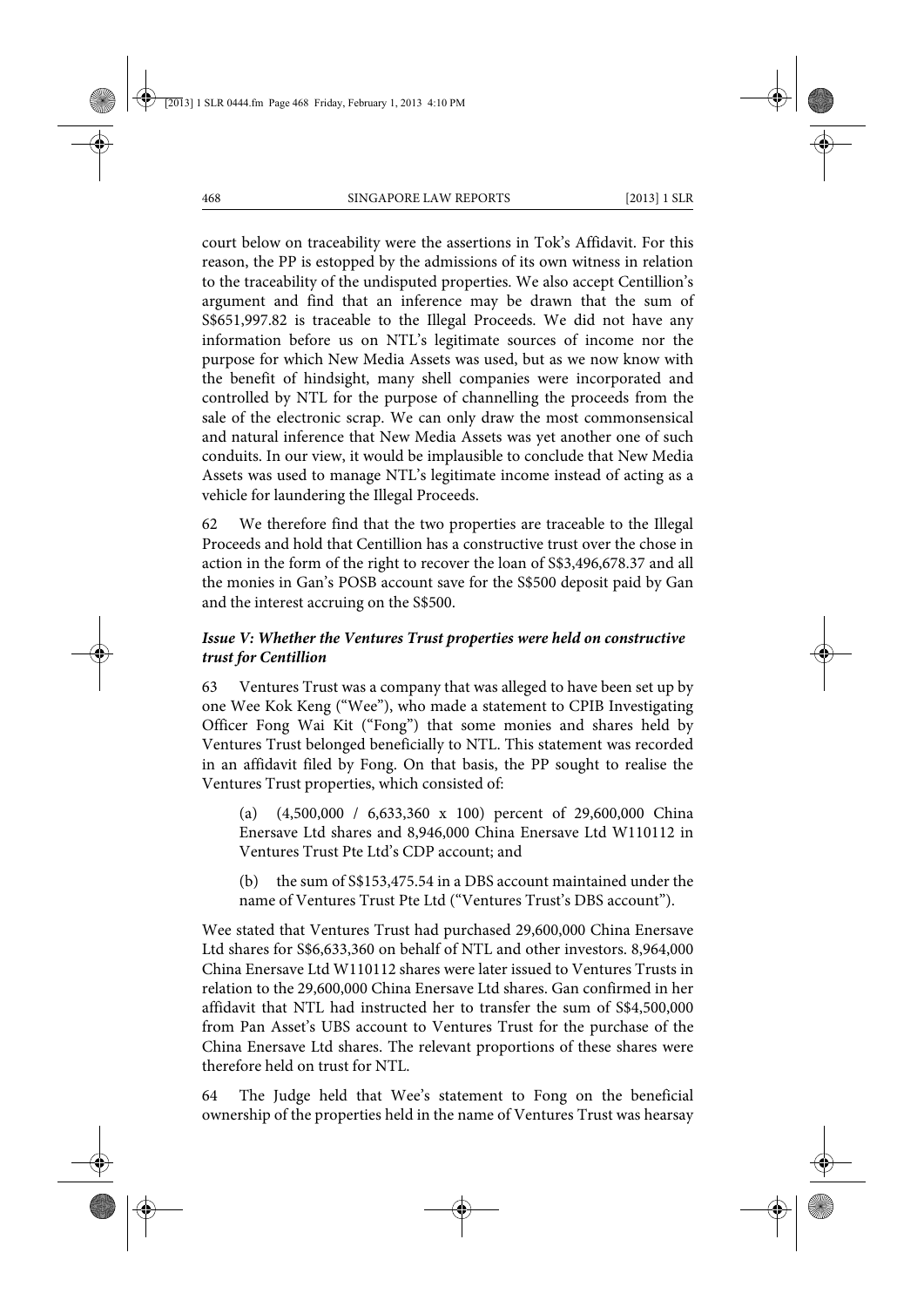…

and therefore inadmissible. The Judge thus concluded (at [41] of the Judgment) that the Ventures Trust properties were not realisable as there was no direct evidence to establish that these properties were held beneficially by NTL.

65 The PP did not appeal this specific finding in CA 115/2011. However, Centillion submitted that the Venture Trusts properties were realisable, and as they were traceable to the Illegal Proceeds, they were further held on constructive trust for Centillion. Centillion argued that direct evidence was not required in an application for a confiscation or realisation order under O 89A r 2(4) of the ROC which states as follows:

**Application for confiscation order (O. 89A, r. 2)**

(4) Unless the Court otherwise directs, the supporting affidavit may contain *statements of information or belief with the sources and grounds thereof.* [emphasis added]

66 In our view, O 89A r 2 permits a party to rely on hearsay evidence as otherwise there would be no point for the rule to allow such kinds of statements in the supporting affidavit. It is for the court to direct otherwise, *ie*, not to allow such affidavit evidence to be used. The Judge was wrong to apply the hearsay rule when there was no real dispute between the relevant parties on the beneficial ownership of the Ventures Trust properties. We therefore hold that the Ventures Trust properties are realisable on the basis that these properties were attributable to or purchased using money provided by NTL and were held on trust for NTL. The China Enersave Ltd shares purchased using the S\$4,500,000 provided by NTL remain in Ventures Trust's CDP account and must be traceable to these sums. Further, if the directors or controllers of Ventures Trust have not come forward to claim the properties despite having been served with notice during the initial commencement of proceedings in July 2008, it may reasonably be inferred that they did not wish to claim these properties because they did not have a beneficial title to them.

67 As the PP has conceded that the Ventures Trust properties are traceable to the Illegal Proceeds, we also find that these properties are held on a constructive trust for Centillion.

# *Issue VI: Whether the PP should be liable to pay costs in a successful application under section 13 of the CDSA*

68 The PP has appealed against the Judge's order of costs in respect of UYH's application on the ground that he was performing a public duty. The PP submits that, therefore, the default rule that costs follow the event should not apply on the basis of this court's decision in *Law Society of Singapore v Top Ten Entertainment Pte Ltd* [2011] 2 SLR 1279, which followed the decision of the English Court of Appeal in *Baxendale-Walker v*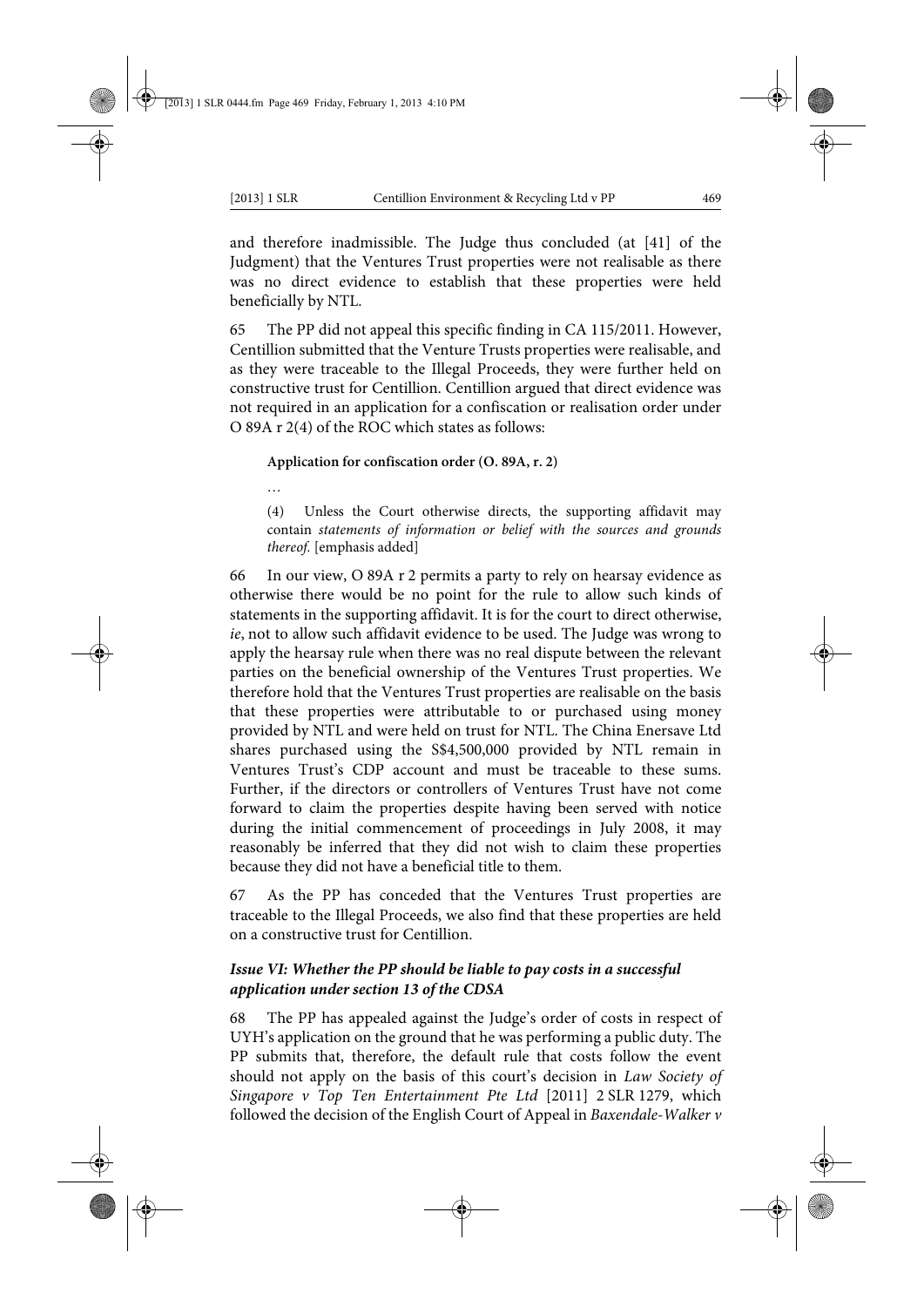*Law Society* [2008] 1 WLR 426. In his Judgment, the Judge discussed extensively the decisions in these two cases and held, on the basis of another English Court of Appeal decision in *R (Perinpanathan) v City of Westminster Magistrates' Court* [2010] 1 WLR 1508 ("*Perinpanathan*") that the court would be justified in ordering the police in that case to pay the costs of a successful claimant if the police had conducted the proceedings unreasonably (although the Court of Appeal did not in that case), at [88] of the Judgment as follows:

There was no question that the PP was performing a public function in making an application under the CDSA against NTL and in relation to properties connected to him. However, for the reasons stated above, in the circumstances the starting point on costs in this case was that costs follow the event, as prescribed in O 59 r 3(2) of the Rules of Court. That, however, was only the starting point: it did not have to be adhered to if the circumstances justified a departure. The fact that the PP was carrying out his public duty to proceed under the CDSA against NTL was a relevant factor, but it was not a conclusive factor. The manner in which the PP dealt with the applications of UYH and Centillion also had to be considered. The PP's conduct of the proceedings had to be reasonable for me to consider not awarding costs against him, but as I have noted above (eg, at [43]–[44] and [57]–[63]), some of the positions taken by the PP fell short of that. That led to the continuation of hearings which may have been unnecessary if a more careful approach had been taken. In the circumstances, it was appropriate that costs be ordered to follow the event.

69 The Judge ordered that the PP pay the costs of the proceedings on the ground that counsel for the PP had conducted the proceedings in a manner that fell short of being reasonable in that he had prolonged the hearing unnecessarily. We, of course, are not in a position to disagree with the Judge on the utility of the forensic services of counsel for the PP to the court, nor are we prepared to hold that he had set "too exacting a standard" in this respect: see Lord Neuberger's statement at [77] of *Perinpanathan*. We can accept his assessment on these matters. However, in so far as the Judge relied on *Perinpanathan* to condemn the PP in costs, we think that he has erred for two reasons. First, although the case of *Perinpanathan* also involved proceedings under a similar statute, *ie*, the English POCA, the factual matrix there was quite different from that of the present case. In that case, the police had detained the claimant's cash on arrival in London on the suspicion that it was for use in unlawful conduct, *ie*, terrorism. The police applied under the English POCA to forfeit the cash, but the application was dismissed by a Magistrates' Court which made no order as to costs. The claimant sought judicial review of the order of no costs, but did not challenge the finding that the police had reasonable grounds for suspicion throughout. The Divisional Court dismissed the claimant's application accordingly.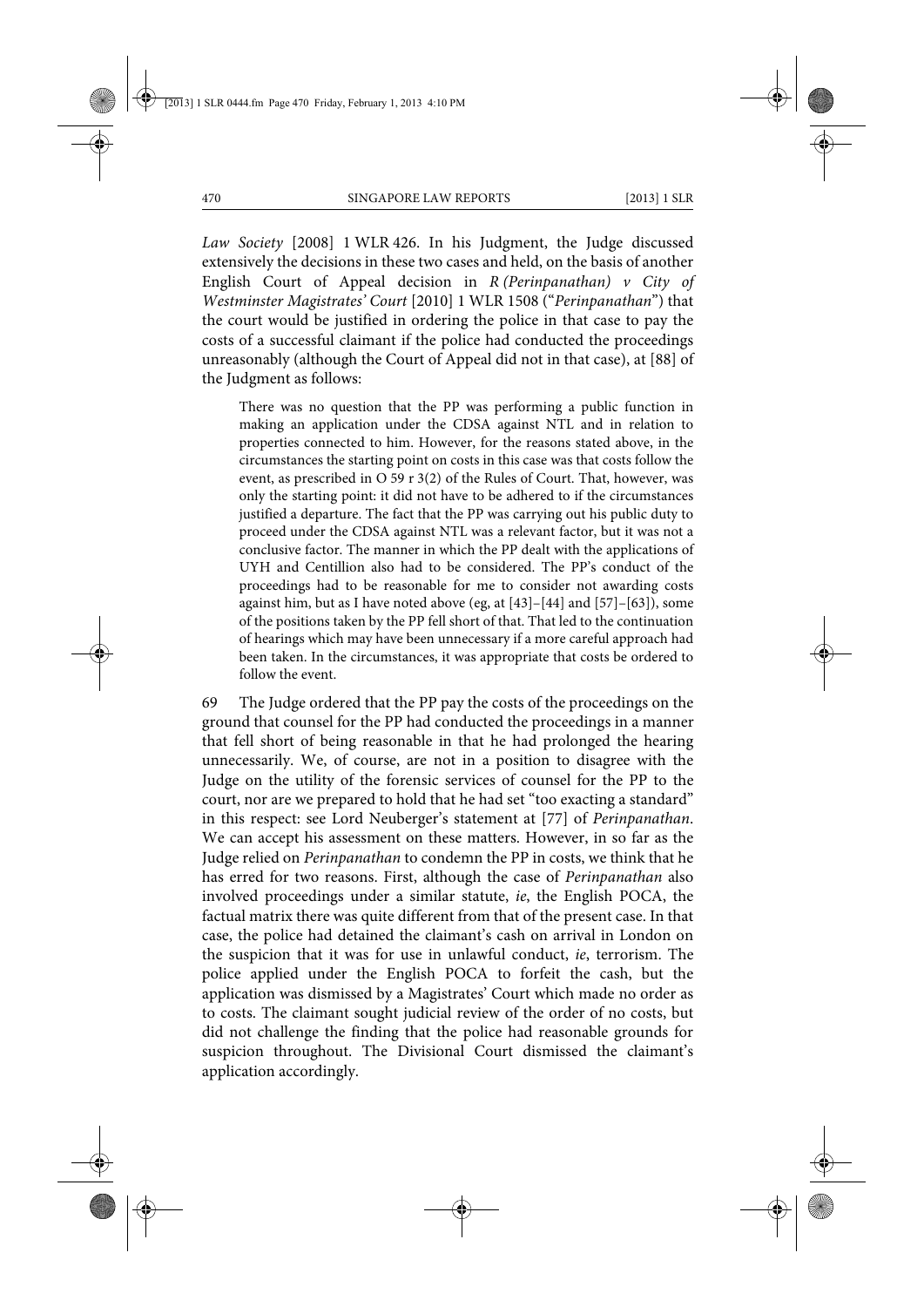70 Secondly, it is also necessary to point out that in *Perinpanathan*, Lord Neuberger articulated the conceptual difficulty in distinguishing between assisting the court and actively opposing an application of this nature. Lord Neuberger said at [67]–[68] of *Perinpanathan*:

67 [Counsel for the claimant] contended that the combined effect of those three decisions is that one must distinguish between cases where the police simply assist the court (and should not be at risk on costs), and cases where they take an active part in the proceedings (and should be at risk on costs). …

68 Further, [counsel's] contention strikes me as somewhat inconsistent and inconvenient. It is a little inconsistent to say that the police should not be liable for costs if their actions require a person to incur the expense of seeking relief from the court and they turn up to assist the court, but that they should be liable for costs if they go a little further and oppose the grant of the relief. The reason for not making a costs order in the former case is that the police are reasonably performing their duty, but, if that is right, I find it hard to see why it should not also apply in the latter case. The inconvenience, if [counsel's] contention is right, arises from the fact that assisting the court and opposing the application can sometimes merge or overlap: the police might be neutral, while seeing it as their duty to produce evidence and arguments against the claimant in order to assist the court.

71 We are unable to agree with the Judge's approach. Although confiscation proceedings under the CDSA are civil proceedings and therefore the determination of costs in such proceedings *prima facie* falls under O 59 of the ROC, it should be remembered that the rule that costs follow the event was an established rule even before O 59 came into existence. Confiscation proceedings under the CDSA are different from ordinary civil proceedings because they are initiated by the PP under the CDSA for a public purpose and in the public interest – to prevent defendants and their associates from enjoying the fruits of their crime. Before confiscation proceedings can be initiated, the State would have incurred considerable resources in order to investigate, collect or seize the assets of the defendant. The PP's List of Realisable Properties would give an indication of the amount of time and effort expended in collecting and seizing these assets.

72 For these reasons, we do not agree with the Judge that the starting point in determining the issue of costs in confiscation proceedings is that costs follow the event and that the PP's role in such proceedings is only a factor to be taken into account in determining whether he should be made to pay the costs of a successful claimant. As the PP is required by the CDSA to take the necessary proceedings to confiscate the proceeds of crime of any defendant, he is carrying out a function in the public interest and the ordinary rule under O 59 that costs follow the event does not apply to confiscation proceedings under the CDSA. The proper rule to apply is that given the nature of confiscation proceedings where claimants of an interest in realisable properties have the right to intervene in the confiscation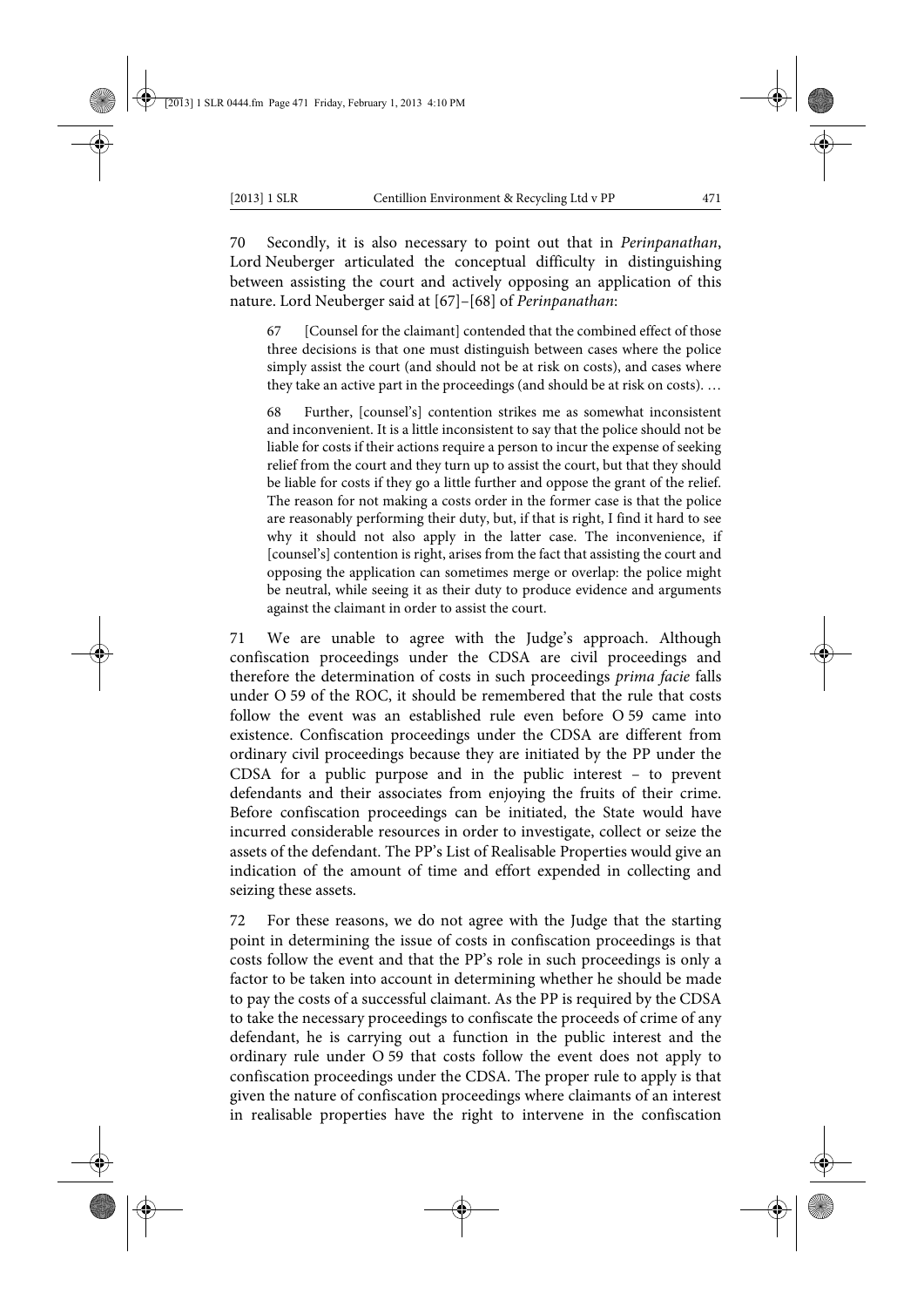proceedings to prove their entitlement to such properties, and given the interest of the State in realising such properties, the rule on costs should either be that the costs of all claimants and the PP should come out of the pool of realisable properties, or alternatively, that each party should pay his own costs. In our view, the fairer and more efficient rule on costs is that each party should pay his own costs. Accordingly, we so order.

73 As regards the Judge's order of half costs against the PP in favour of Centillion, this order should be set aside in the light of the principle which we have laid down at [72] above. However, as the PP had agreed with Centillion that he would not be appealing against this order, we shall not disturb the Judge's order.

### **Conclusion**

74 For the reasons above, we allow the appeals in CA 114/2011 and CA 115/2011 in part.

75 In relation to CA 115/2011, we hold that:

(a) TCH's properties (see Annex A) are realisable properties.

(b) All the bank accounts held by UYH, *viz*, the two SCB accounts and the three DBS accounts are not realisable properties.

(c) The ordinary rule that costs follow the event does not apply to confiscation proceedings under the CDSA, and the proper rule is that each party pays his or its own costs.

76 In relation to CA 114/2011, we hold that:

(a) Centillion's right to execute a judgment is not an interest in the Executable Properties (see Annex B) under s 13 of the CDSA.

(b) The properties held by Gan and Ventures Trust are held on constructive trust for Centillion.

77 Each party will pay its or his own costs here and below. The orders of the Judge that were not appealed will stand according to their own terms.

Reported by Mak Sushan Melissa and Amy Seow Wai Peng.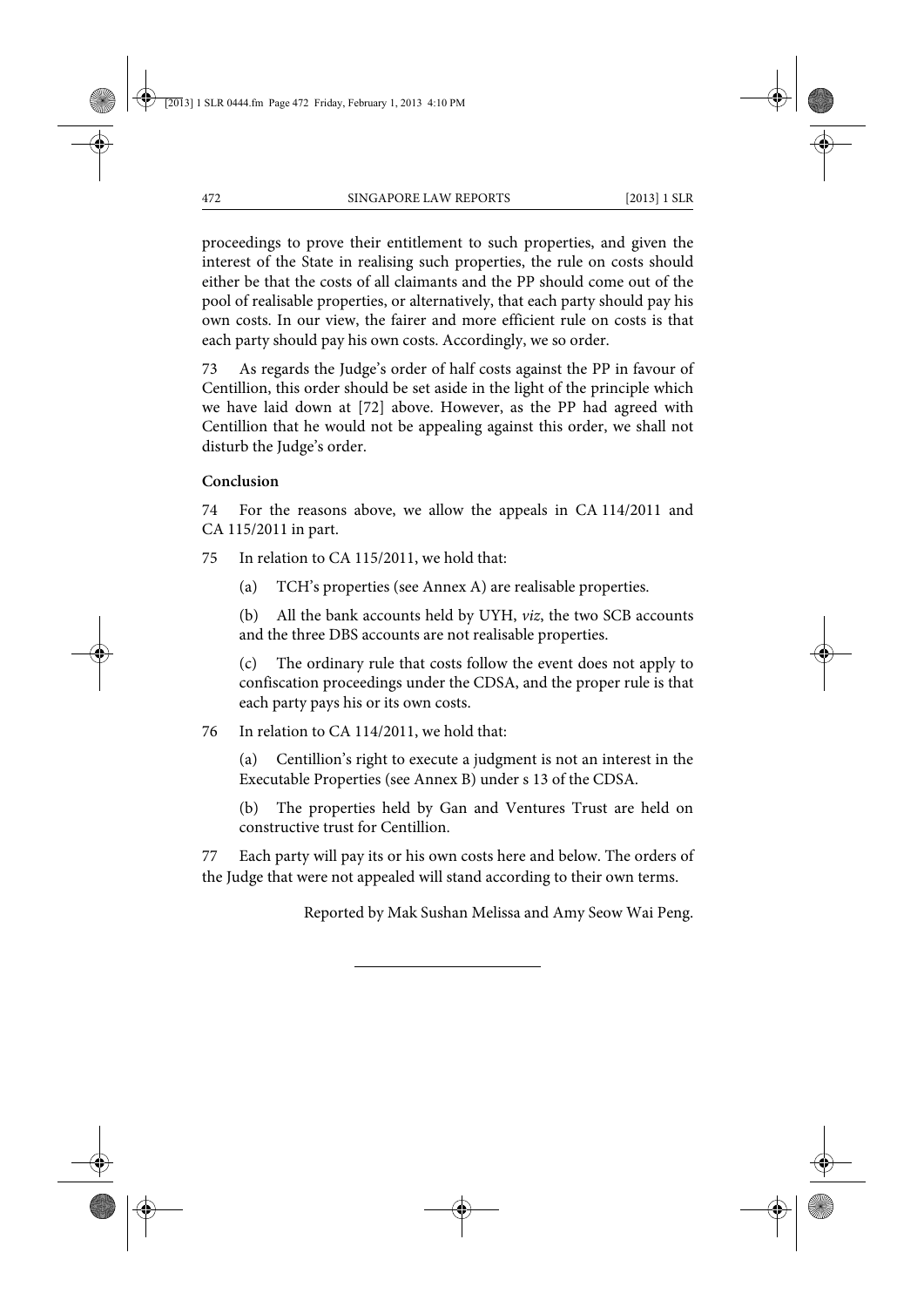# **Annex A: Thor Chwee Hwa's Properties**

Properties held under the joint names of Ng Teck Lee and Thor Chwee Hwa:

| Property                                                                                       | Estimated value as at<br>9 January 2009 |
|------------------------------------------------------------------------------------------------|-----------------------------------------|
| Post Office Savings Bank ("POSB") account S\$176,091.99<br>$no$ [xxx]                          |                                         |
| Oversea-Chinese Banking Corporation<br>("OCBC") account no $[xxx]$                             | Ltd S\$3,216.07                         |
| Hongkong and Shanghai<br>The<br>Banking<br>Corporation Ltd ("HSBC") account no [xxx]           | S\$8.91                                 |
| United Overseas Bank Limited ("UOB") account S\$14,293.01<br>no [xxx]                          |                                         |
| UOB account no $[xxx]$                                                                         | \$\$7,853.24                            |
| Balance of proceeds of the sale of 49A Binjai Park,<br>Singapore 589851                        | S\$4,517,143.40                         |
| Balance of proceeds of the sale of 97 Paya Lebar S\$1,112,522.85<br>Crescent, Singapore 536181 |                                         |

Properties held under Thor Chwee Hwa's sole name:

| Property                                                                    | Estimated value as at<br>9 January 2009                      |
|-----------------------------------------------------------------------------|--------------------------------------------------------------|
| POSB account no [xxx]                                                       | \$\$152,415.06                                               |
| DBS account no [xxx]                                                        | balance<br>Closing<br>credited into POSB<br>account no [xxx] |
| OCBC account no [xxx]                                                       | \$\$317,777.60                                               |
| Insurance policies issued by Prudential Assurance<br>Co. Singapore Pte Ltd: | S\$423,742.35                                                |
| (a) policy no $[xxx]$                                                       |                                                              |
| $(b)$ policy no $[xxx]$                                                     |                                                              |
| $(c)$ policy no [xxx]                                                       |                                                              |
| (d) policy no $[xxx]$                                                       |                                                              |
| $(e)$ policy no $[xxx]$                                                     |                                                              |
| $(f)$ policy no $[xxx]$ .                                                   |                                                              |
| $(g)$ policy no $[xxx]$                                                     |                                                              |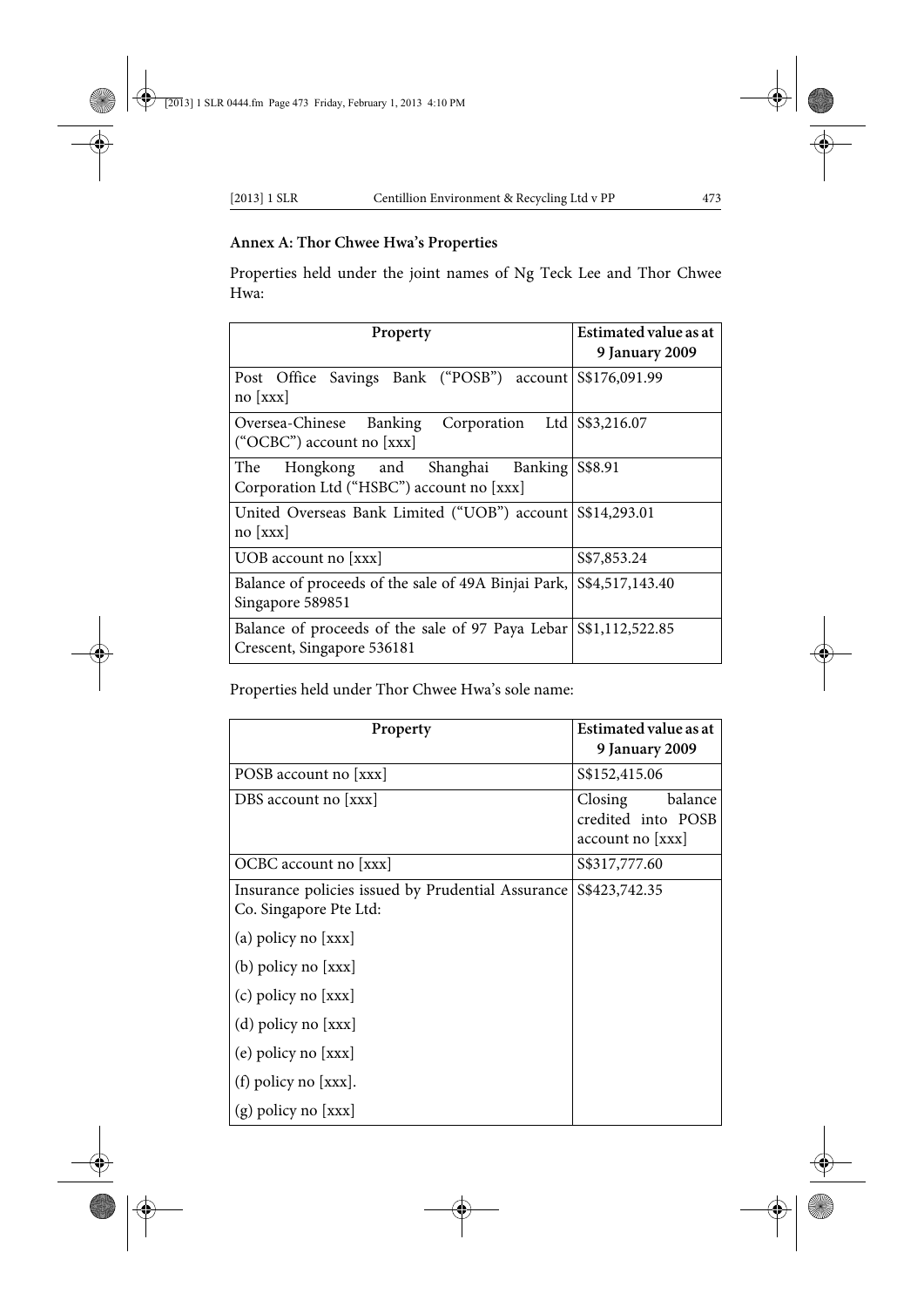| Insurance policies issued by The Great Eastern Life S\$108,670.00<br>Assurance Company Ltd under policy no [xxx]                                          |  |
|-----------------------------------------------------------------------------------------------------------------------------------------------------------|--|
| Insurance policies issued by American S\$17,927.50<br>International Assurance Company Ltd:                                                                |  |
| (a) policy no [xxx]                                                                                                                                       |  |
| $(b)$ policy no $[xxx]$                                                                                                                                   |  |
| Balance of the proceeds of the sale of 84 Binjai S\$932,696.56<br>Park, Singapore 589879, jointly owned by Thor<br>Chwee Hwa and her mother See Siew Geok |  |
| Thor Chwee Hwa's $60\%$ share in the property $95A$ $\frac{\frac{1}{135,800}}{254}$<br>Paya Lebar Crescent, Singapore 536180                              |  |

# **Annex B: Executable Properties**

| Property                                                                                         | <b>Estimated value as at</b> |
|--------------------------------------------------------------------------------------------------|------------------------------|
|                                                                                                  | 9 January 2009               |
| First Commercial Bank account no [xxx] under Ng                                                  | SS\$98,391.80                |
| Teck Lee's name                                                                                  |                              |
| First Commercial Bank account no [xxx] under the S\$1,401.11                                     |                              |
| name of Ng Teck Lee General Trading                                                              |                              |
| First Commercial Bank account no [xxx] under the US\$1,008.66                                    |                              |
| name of Ng Teck Lee General Trading                                                              |                              |
| Insurance policies issued by Prudential Assurance                                                | S\$82,768.45                 |
| Co. Singapore Pte Ltd:                                                                           |                              |
| (a) policy no [xxx] (life assured: Ng Teck Lee)                                                  |                              |
| (b) policy no [xxx] (life assured: Ng Teck Lee                                                   |                              |
| (c) policy no [xxx] (life assured: Ng Jing Ling)                                                 |                              |
| policies<br>issued<br>by<br>American<br>Insurance                                                | S\$90,572.22                 |
| International Assurance Company Ltd:                                                             |                              |
| (a) policy no [xxx] (life assured: Ng Teck Lee)                                                  |                              |
| (b) policy no [xxx] (life assured: Ng Teck Lee)                                                  |                              |
| (c) policy no [xxx] (life assured: Ng Teck Lee)                                                  |                              |
| (d) policy no [xxx] (life assured: Ng Teck Lee)                                                  |                              |
| (e) policy no [xxx] (life assured: Ng Teck Lee)                                                  |                              |
| Proceeds of the sale of 49A Binjai Park, Singapore<br>589851, owned jointly with Thor Chwee Hwa. | S\$4,517,143.40              |